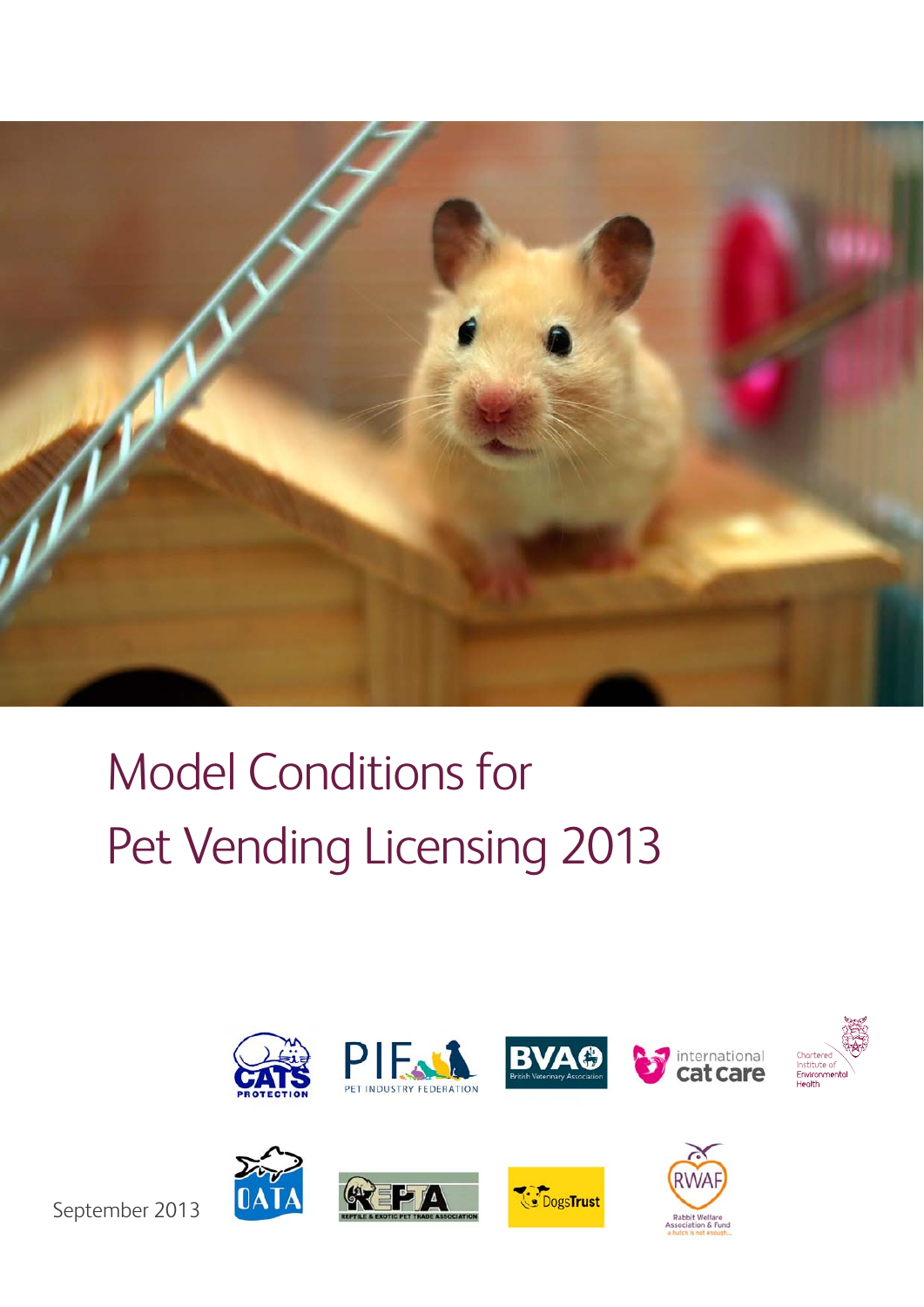This document has been prepared in the best interests of animal welfare and to improve pet shop management. No liability rests with contributing bodies for the circumstances arising out of the application of conditions contained within the document.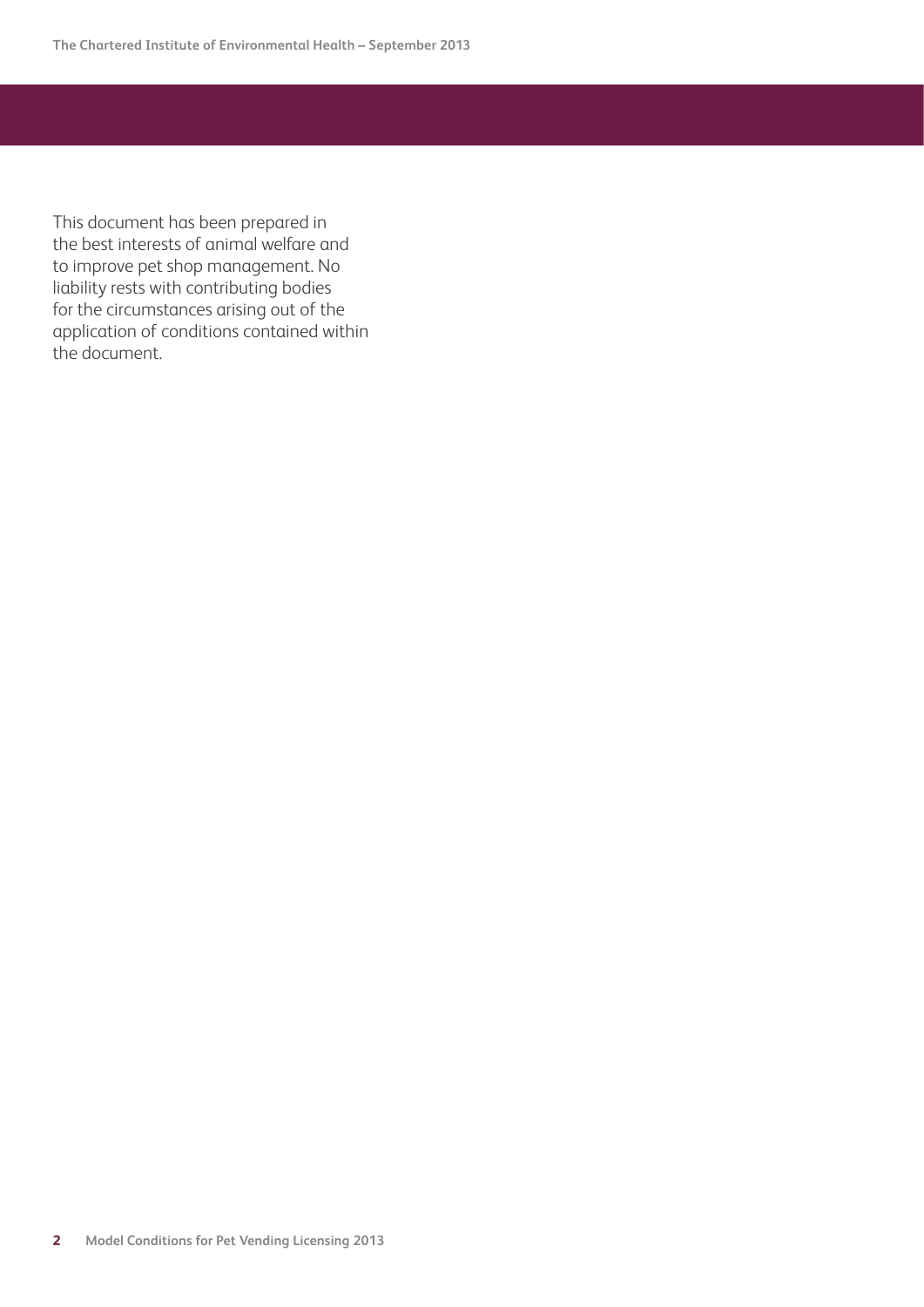## **Contents**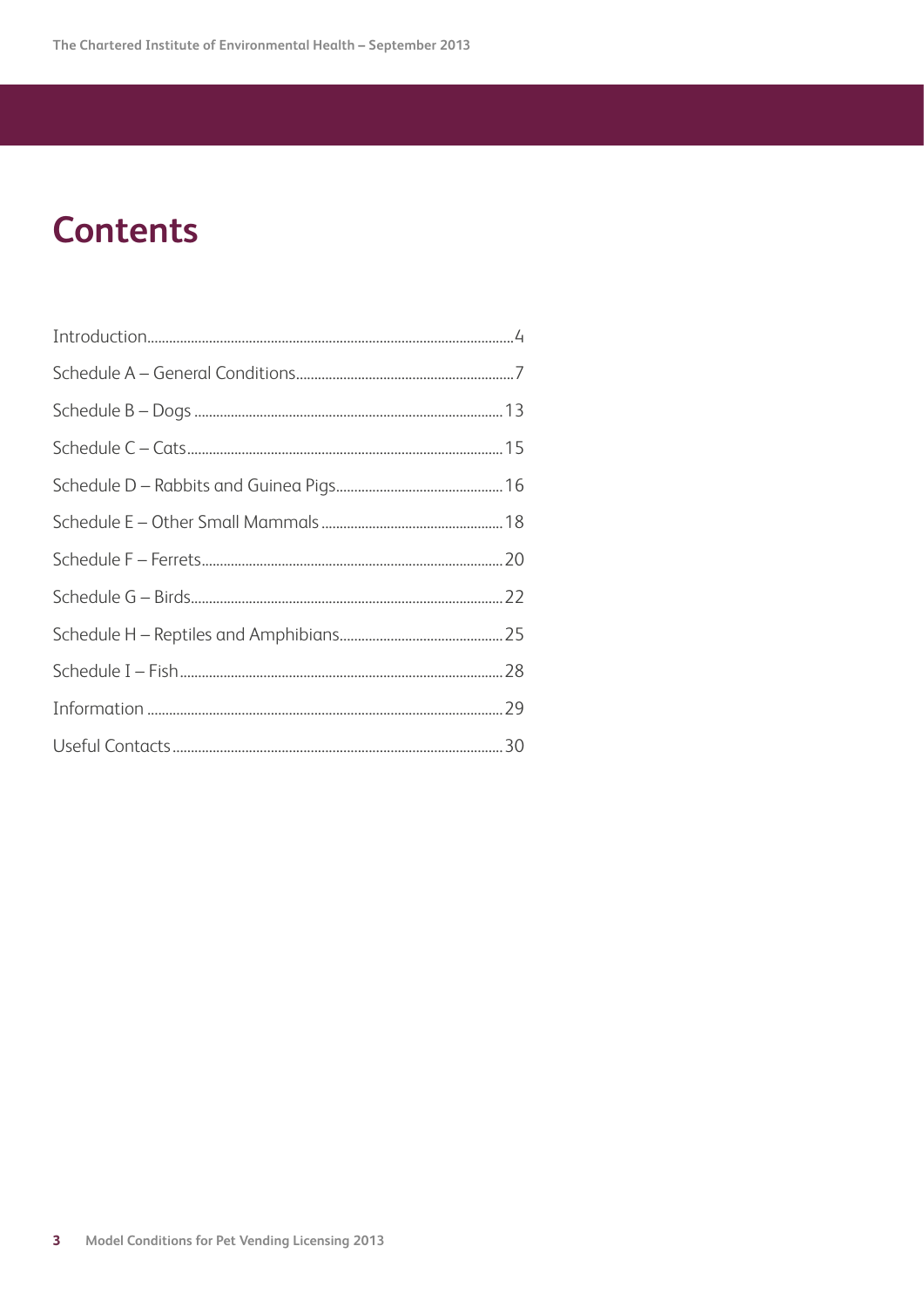## <span id="page-3-0"></span>**Introduction**

The Model Conditions set out in this document are the working group's recommendations for the basic minimum standards considered necessary to ensure the health, safety and welfare of animals in pet shops.

Licensing authorities should apply and enforce the licence conditions sensibly and appropriately.

These Model Conditions should not be considered as a complete manual on animal husbandry. It is a living document which will be revised from time to time to take into account new knowledge of animal physiology and behaviour as well as advances and development in standards of animal welfare.

Local authorities in England, Scotland and Wales issue licences to proprietors of pet shops and other pet vendors under the provisions of the Pet Animals Act (1951). Before granting a licence the local authority must be satisfied that the animals are kept in accommodation that is suitable; that they are supplied with appropriate food and drink; and are adequately protected from disease and fire. The local authority may attach conditions to the licence, may inspect the licensed premises at all reasonable times and may refuse a licence if the standards at the premises are unsatisfactory or if the terms of the licence are not being complied with.

Under the Animal Welfare Act (2006)<sup>1</sup> which applies in England and Wales and the Animal Health and Welfare (Scotland) Act 2006<sup>2</sup> in Scotland those responsible for animals, including pet vendors, have a responsibility towards the welfare of the animals in their care. Under these Acts it is an offence to cause unnecessary suffering to a protected animal, whether by an act or omission. Vendors also have a legal 'duty of care' towards the animals in their care. Vendors must therefore take such steps as are reasonable in all the circumstances to meet the welfare needs of the animals, to the extent required by good practice. The Acts define an animal's needs as including:

- Its need for a suitable environment
- Its need for a suitable diet
- Its need to be able to exhibit normal behaviour patterns
- Any need to be housed with, or apart from, other animals
- Its need to be protected from pain, suffering, injury and disease

During the inspection, prior to the issue of a licence, it is important that the five needs as outlined above are considered. Defra, the Welsh Assembly Government and the Scottish Government have produced various Codes of Practice under the Animal Welfare Acts, which outline in more detail certain species' needs that can be referred to for quidance. Issues specific to pet shops and other pet vendors are covered in this document.

The Animal Welfare Acts also increased the minimum age at which a person can buy an animal to 16 and prohibit giving animals as prizes to unaccompanied children under this age. In Scotland, there is a prohibition on giving animals as prizes.

Another key objective in developing these model licensing conditions is to encourage conditions in pet shops licensing and a consistency of approach across local authorities which minimises the risk of transmission of disease from animals to humans, alongside the need to protect animals from cruelty and ill-treatment and to encourage good standards of animal husbandry in pet vending.

Humankind shares a world with animals; it is unsurprising therefore that we also share some diseases. Zoonoses, or zoonotic disease are infectious diseases transmissible between humans and other animals; many thousands of zoonotic disease have been identified. While the reported instances of transmission are infrequent, they nevertheless represent significant disease prevalence. The risk to humans depends on the kind of disease and the type of exposure.

<sup>1</sup> www.defra.gov.uk/foodfarm/farmanimal/welfare/act

<sup>2</sup> www.oqps.gov.uk/legislation/acts/acts2006/pdf/asp\_20060011\_en.pdf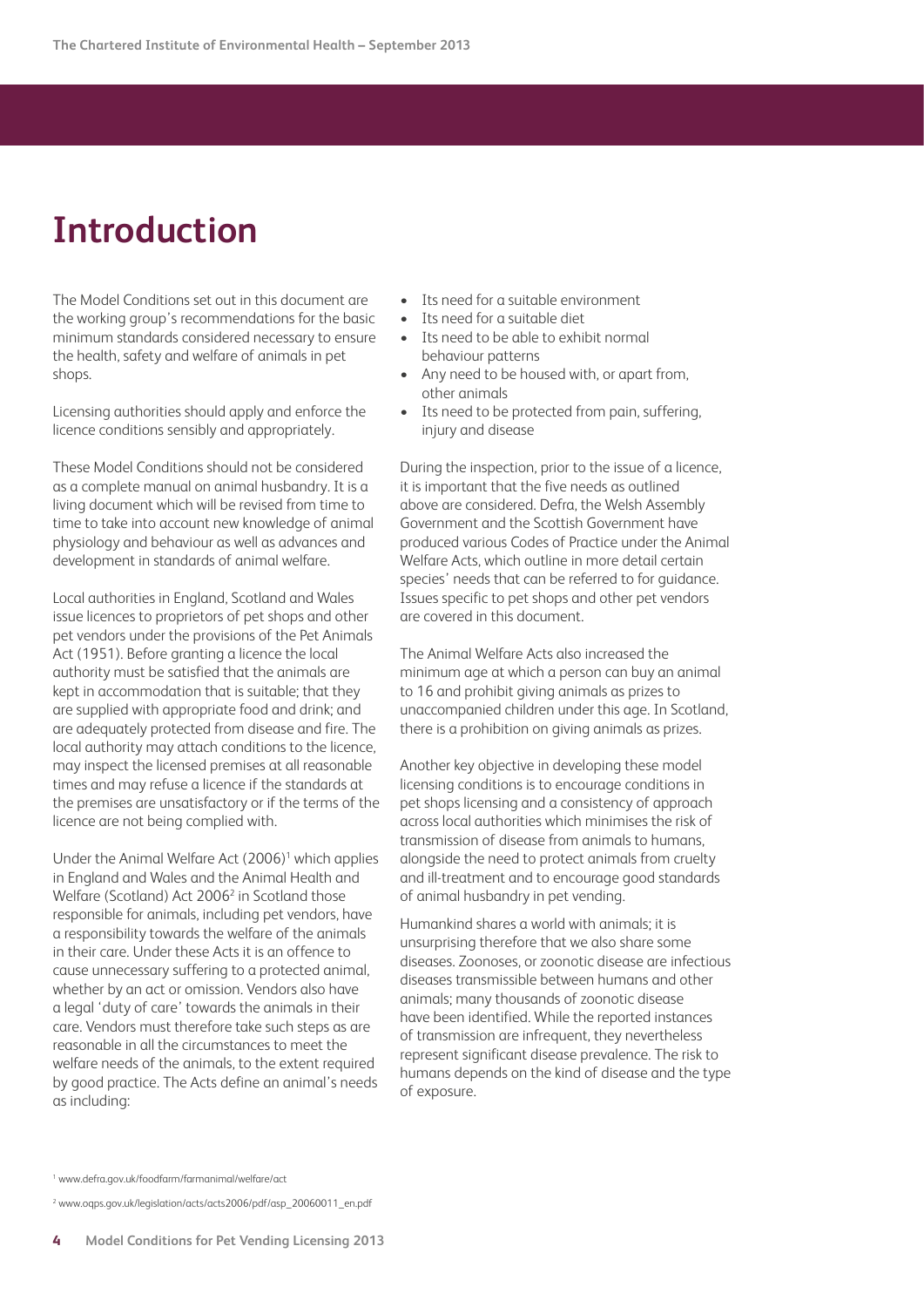## **Legislation/Orders that are relevant3 : England**

- • Pet Animals Act 1951
- Dangerous Dogs Act 1991
- Dangerous Wild Animals Act 1976
- Breeding of Dogs Act 1973
- EU Regulation on the protection of animals during transport (EC) 1/2005
- Welfare of Animals (Transport)(England) Order 2006
- Animal Welfare Act 2006
- Docking of Working Dogs' Tails (England) Regulations 2007
- Mutilations (Permitted Procedures)(England) Regulations 2007
- **EU Wildlife Trade Regulations: Council Regulation** (EC) No. 338/97, implements CITES (Convention on International Trade in Endangered Species of Flora and Fauna) in the European Community
- The Conservation of Habitats and Species Regulations 2010, implements the EU Habitats Directive: Council Directive 92/43 EEC.

#### **Scotland**

- Pet Animals Act 1951
- **Dangerous Dogs Act 1991**
- Control of Dogs (Scotland) Act 2010
- Dangerous Wild Animals Act 1976
- Breeding of Dogs Act 1973
- EU Regulation on the protection of animals during transport (EC) 1/2005
- Welfare of Animals (Transport)(Scotland) Order 2006
- • Animal Health and Welfare (Scotland) Act 2006
- The Prohibited Procedures on Protected Animals (Exemptions) (Scotland) Regulations 2010
- The Licensing of Animal Dealers (Young Cats and Young Dogs) (Scotland) Regulations 2009

#### **Wales**

- Pet Animals Act 1951
- Animal Welfare Act 2006
- The Welfare of Animals (Transport) (Wales) Order 2007
- The Docking of Working Dogs' Tails (Wales) Regulations 2007
- • Mutilations (Permitted Procedures) (Wales) Regulations 2007
- Dangerous Dogs Act 1991
- Dangerous Wild Animals Act 1976
- Breeding of Dogs Act 1973
- EU Regulation on the protection of animals during transport (EC) 1/2005
- The Conservation of Habitats and Species Regulations 2010, implements the EU Habitats Directive: Council Directive 92/43 EEC.

The working group agreed that the LGA Model Standards<sup>4</sup> needed to be updated whilst anticipating secondary legislation under the Animal Welfare Act 2006. These conditions should therefore not be seen as a substitute for secondary legislation.

<sup>3</sup> All legislation referred to in this document is intended to represent the most recent version

<sup>4</sup> Local Government Association (1998) "The Pet Animals Act 1951: Model standards for pet shop licence conditions", LGA Publications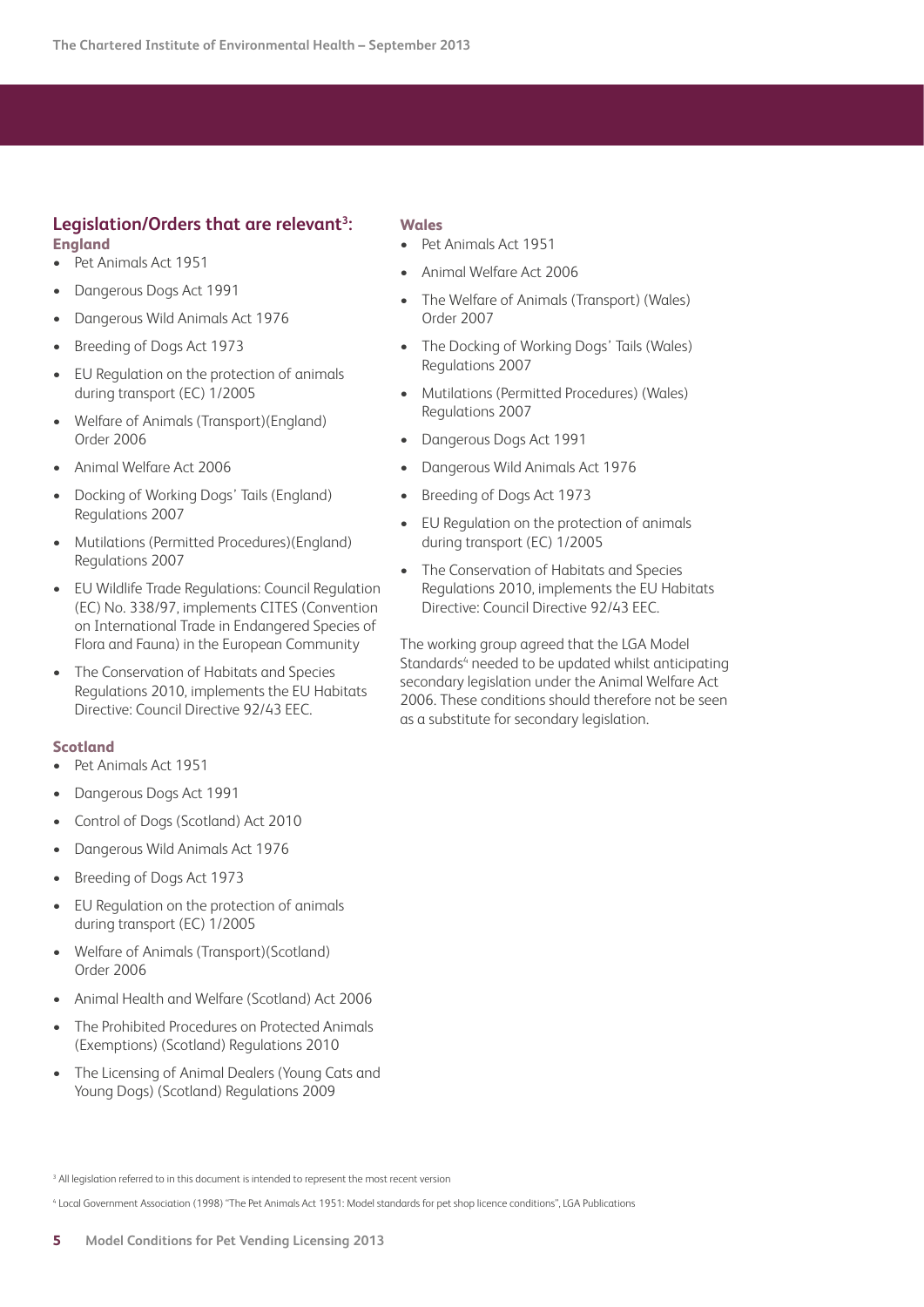## **The groups consulted included:**

- • British Veterinary Association
- Cats Protection
- Chartered Institute of Environmental Health
- • Department for Environment, Food and Rural Affairs (Defra)
- • Dogs Trust
- **Federation of Companion Animal Societies**
- Feline Advisory Bureau
- **Local Government Association**
- **Ornamental Aquatic Trade Association**
- Pet Industry Federation
- **Rabbit Welfare Association & Fund**
- • Reptile and Exotic Pet Trade Association
- Royal Society for the Prevention of Cruelty to Animals

## **Special thanks also to:**

- Peter Scott Zoo and Aquatic Veterinary Group/Companion Animal Welfare Council
- William H Wildgoose Fish Veterinary Society/Midland Veterinary Surgery
- Ian Strachan Scottish Government
- Wood Green Animal Shelters
- • OneKind

## **Definition of terms**

\*\* A batch should be defined as a group of animals arriving from the same supplier, at the same time

 $\rm ^*tm^2$  is a measurement of area. One m $\rm ^2$  measures one metre by one metre. Consequently two m $\rm ^2$ measures 2 metres by 1 metre. (4 square metres measures 2 metres by 2 metres).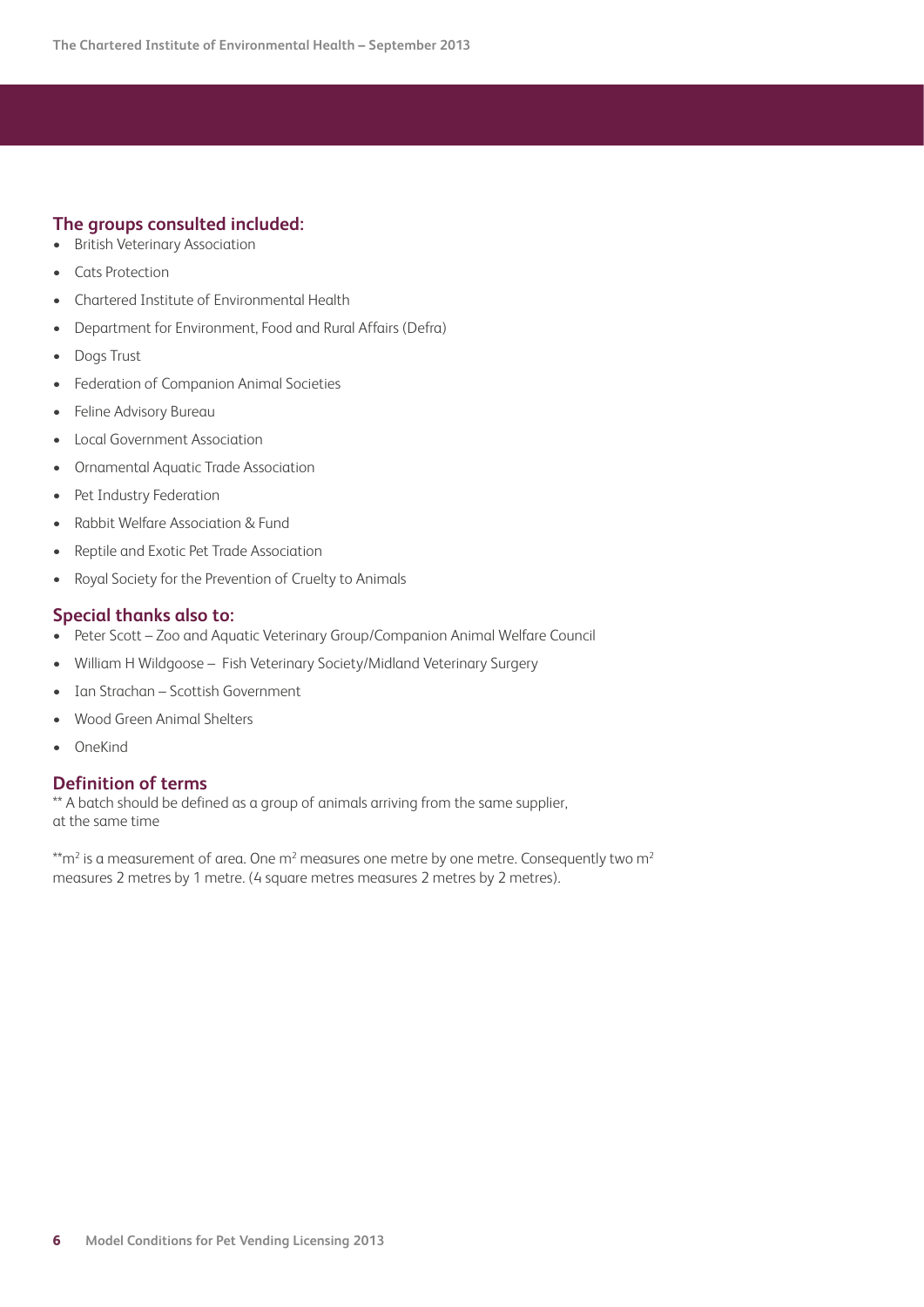## <span id="page-6-0"></span>**Schedule A – General conditions**

## **1. Licence Display**

#### **1.1 Condition**

 The licence or a copy of the licence must be suitably displayed to the public in a prominent position

#### **Guidance**

 For security reasons, the licence should not display the licence holder's home address.

## **2. Accommodation**

## **2.1 Condition**

 Animals must at all times be kept in accommodation designed to prevent escape and an environment suitable to their species and condition with respect to behavioural needs, situation, size, temperature, ventilation, and cleanliness. All accommodation must avoid drafts and overexposure to direct sunlight and must be kept in good repair.

#### Guidance

 Animals should be able to move around freely, climb, fly, swim and jump where appropriate, and be comfortable in their environment. Definitions of appropriate sizes and materials are in the appropriate schedules to this document. Regular maintenance and repair will prevent injury from damaged housing. Temperature monitoring devices should be provided. It is important to avoid draughts.

#### **2.2 Condition**

 Ventilation must be provided to all interior areas without the creation of excessive, localized draughts. Ventilation is important as an aid to disease control and aims to decrease smell accumulation and prevent excessive humidity of the atmosphere.

#### Guidance

 The spread of airborne infections can be a significant risk. Excessive or inadequate humidity can cause other health problems.

#### **2.3 Condition**

 If animals are displayed outdoors, they must have protection appropriate to their species

#### Guidance

 This should include shelter from wind, rain or snow and/or the sun and predators if appropriate.

#### **2.4 Condition**

 In order to control the spread of disease, and to prevent injury, housing must be constructed of non–porous materials or be appropriately treated. Junctions between all sections need to be fully cleanable.

#### Guidance

 Appropriate housing will prevent direct transmission of disease and injuries. This will maintain structural integrity and ensure dry, easily cleansed surfaces. In general, untreated wood is not an appropriate material as it cannot be thoroughly cleaned.

#### **2.5 Condition**

 Animals must be kept in housing which minimises stress from other animals or the public. Signage must be in place to deter public interference.

#### Guidance

 An area to hide away, if needed, will help to reduce stress levels for the animals. In addition to signs, other measures maybe required, such as limiting access to some sides of animal enclosures. Care should be taken to avoid sensory contact between prey and predator species.

#### **2.6 Condition**

 All animals for sale must be readily accessible and easy to inspect by staff.

#### Guidance

 This should help to ensure that the cage is kept clean and hygienic and animals can be easily observed for illness or injury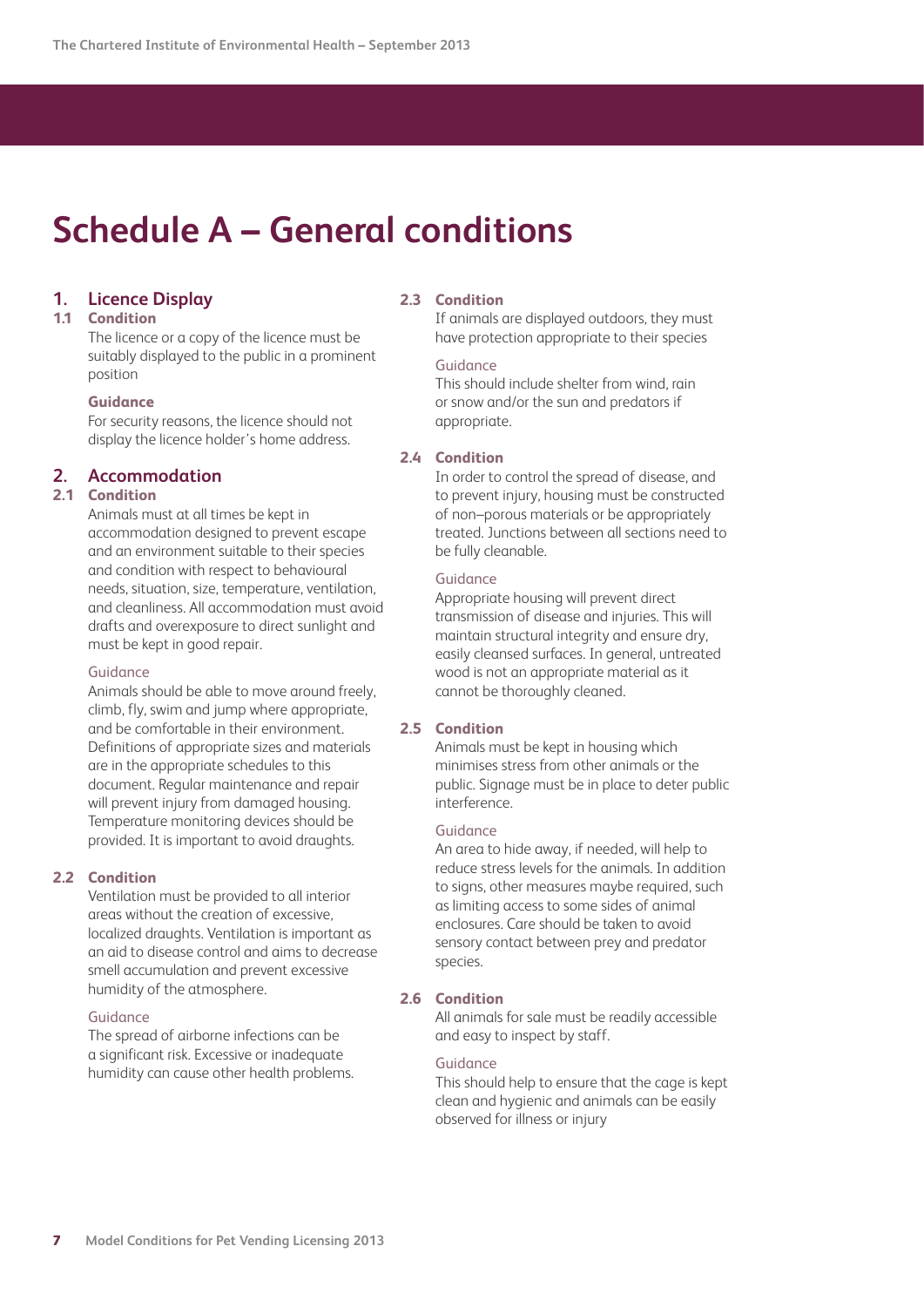#### **2.7 Condition**

 Accommodation must be cleaned as often as necessary to maintain good hygiene standards

#### Guidance

 To maintain a clean environment, a cleaning Standard Operating Procedure (SOP) should be provided and should detail the routine daily cleaning regime and the procedure for cleaning between periods of occupation. Soiled bedding should be removed frequently to ensure animals do not have to lie in it.

#### **2.8 Condition**

 Where accommodation is on a tiered system, water, food or droppings must not be allowed to enter the lower housing

#### Guidance

 This will prevent contamination of the lower cages. This does not apply to centrifuged fish systems or aviaries where perching and ground birds are housed together.

#### **2.9 Condition**

 All accessories provided for environmental enrichment in the accommodation must be appropriate for the species.

Guidance

 To stimulate the performance of natural behaviours.

## **3. Exercise Facilities**

### **3.1 Condition**

 Suitable and sufficient facilities must be available where appropriate.

### Guidance

 Animals must be able to exhibit normal behaviour patterns and this may require the provision of suitable space for exercise.

#### **4. Register of Animals**

#### **4.1 Condition**

 A purchase register must be maintained for all animals detailing their source and identification where appropriate,

#### Guidance

 This can be by cross referenced to an invoice file. The purpose of the register is to ascertain the source of the animals.

#### **4.2 Condition:**

A sales register must be maintained for:

**4.2.1Dogs**

## **4.2.2Cats**

## **4.2.3Psittacines**

#### **4.2.4 Species contained in the Schedule to the Dangerous Wild Animals Act 1976** Guidance

 The purpose of the register is for emergency contact of purchasers. The name, address and telephone number of the purchaser should be obtained. This is not required for other species.

#### **4.3 Condition**

 Animals under veterinary treatment must be identifiable.

## **5. Stocking Numbers and Densities**

## **5.1 Condition**

 No animals other than those specified in the licence, may be stocked.

 The licence conditions should clearly state the numbers for each species or species group that may be kept on the premises, except fish. Please refer to Schedules for individual species for more details.

 Animals are defined as any vertebrate animals; invertebrates are exempted from the regulations.

## **5.2 Condition**

 Where appropriate, all animals must be housed in social groups of suitable size.

#### Guidance

Details can be found in the relevant schedules.

#### **6. Health Disease and Acclimatisation**

## **6.1 Condition**

All animals for sale must be in good health

#### Guidance

 Vendors and staff are responsible for providing the animals' needs including good health care. Illness and obvious parasitic infection should be addressed before the animal is sold. Veterinary advice should be sought in any case of doubt.

 Transport and the introduction to a novel environment are stressful and animals should be allowed to acclimatise before being further stressed by being offered for sale. Where animals are obtained for sale to a specific client it may be acceptable for the animal to be sold immediately.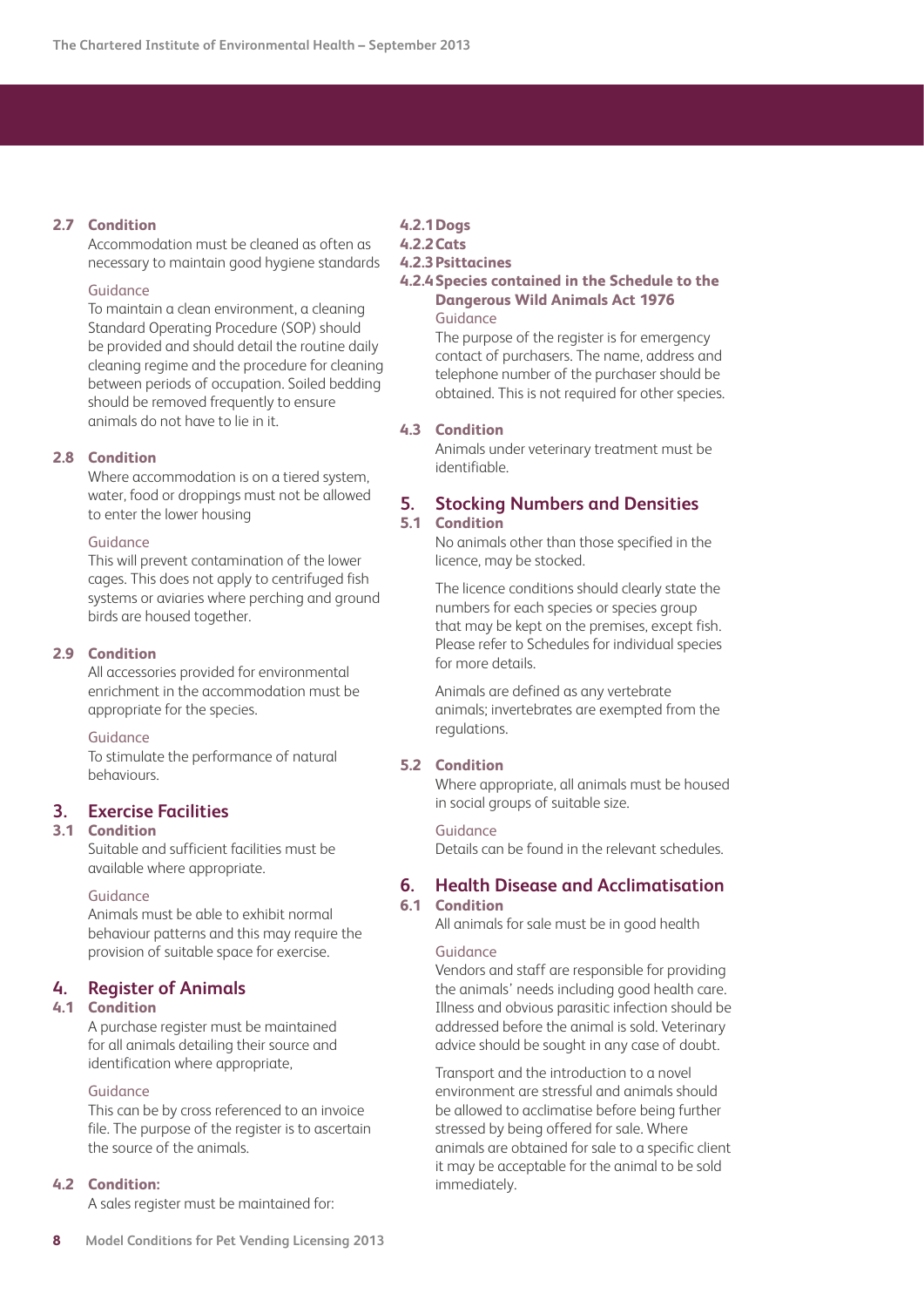All animals should receive appropriate vaccination where required for the species, as advised by the retailer's veterinary surgeon. Veterinary advice must be sought whenever necessary.

 A Record of Treatment should be provided to the purchaser. Vaccination courses should begin at the appropriate age for each species.

#### **6.2 Condition**

 Any sick or injured animal must receive appropriate care and treatment without delay. These must only be treated by appropriately competent staff or veterinary surgeons.

#### Guidance

 "Care and treatment" may include euthanasia but under no circumstances may an animal be euthanised other than in a humane and effective manner. In case of doubt, veterinary advice must be sought.

#### **6.3 Condition**

 Provision must be made for the isolation of sick/injured/infectious animals and those that might reasonably expected to be carrying serious infectious diseases.

#### Guidance

 Isolated animals should be kept in a secure, comfortable location where their condition and needs can be kept, also detailing treatment. For ornamental fish, in–line UV treatment or other sterilising devices effectively provide a means of isolating individual tanks in multiple tank systems. They must be of a proper size and maintained in accordance with manufacturers' recommendations.

#### **6.4 Condition**

 Any animal with an abnormality which would materially affect its quality of life, must not be offered for sale. When in doubt, veterinary advice should be sought.

#### Guidance

 Information on any known conditions should be provided to the new owner.

#### **6.5 Condition**

 All reasonable precautions must be taken to prevent the outbreak and spread of disease. No animal which is suffering from, or could reasonably be suspected of having come into contact with any other animal suffering from any infectious or contagious disease or which is infested with parasites, shall be brought into or kept on the premises unless effectively isolated.

#### Guidance

 Precautions should include regular cleaning (see 2.6) and good personal hygiene of staff in addition to effective quarantine of incoming groups of animals except for fish. Staff handling animals should wash or disinfect, and rinse if appropriate, their hands between groups. The shop should be registered with a veterinary practice and there should be veterinary input to SOPs where appropriate. It is important that the supplying breeders should have a policy for inherited and infectious disease control agreed. Staff should be aware of zoonotic transmission.

#### **6.6 Condition**

 All necessary precautions must be taken to prevent harbourage, or the introduction to the premises, of rodents, insects and other pests.

#### Guidance

 "Rodent" and "Insect" excludes animals for sale or feeding

#### **7. Food and Drink**

#### **7.1 Condition**

 Animals must be supplied with adequate amounts of food and drink, appropriate to their needs at suitable intervals, All food must be suitable for the species concerned.

#### Guidance

 Water should be available at all times except for those species where it may be harmful. An SOP should be produced for basic nutritional needs for each species or species group, and age group if appropriate. The owner should be advised to continue feeding consistent with the diet given by the pet shop.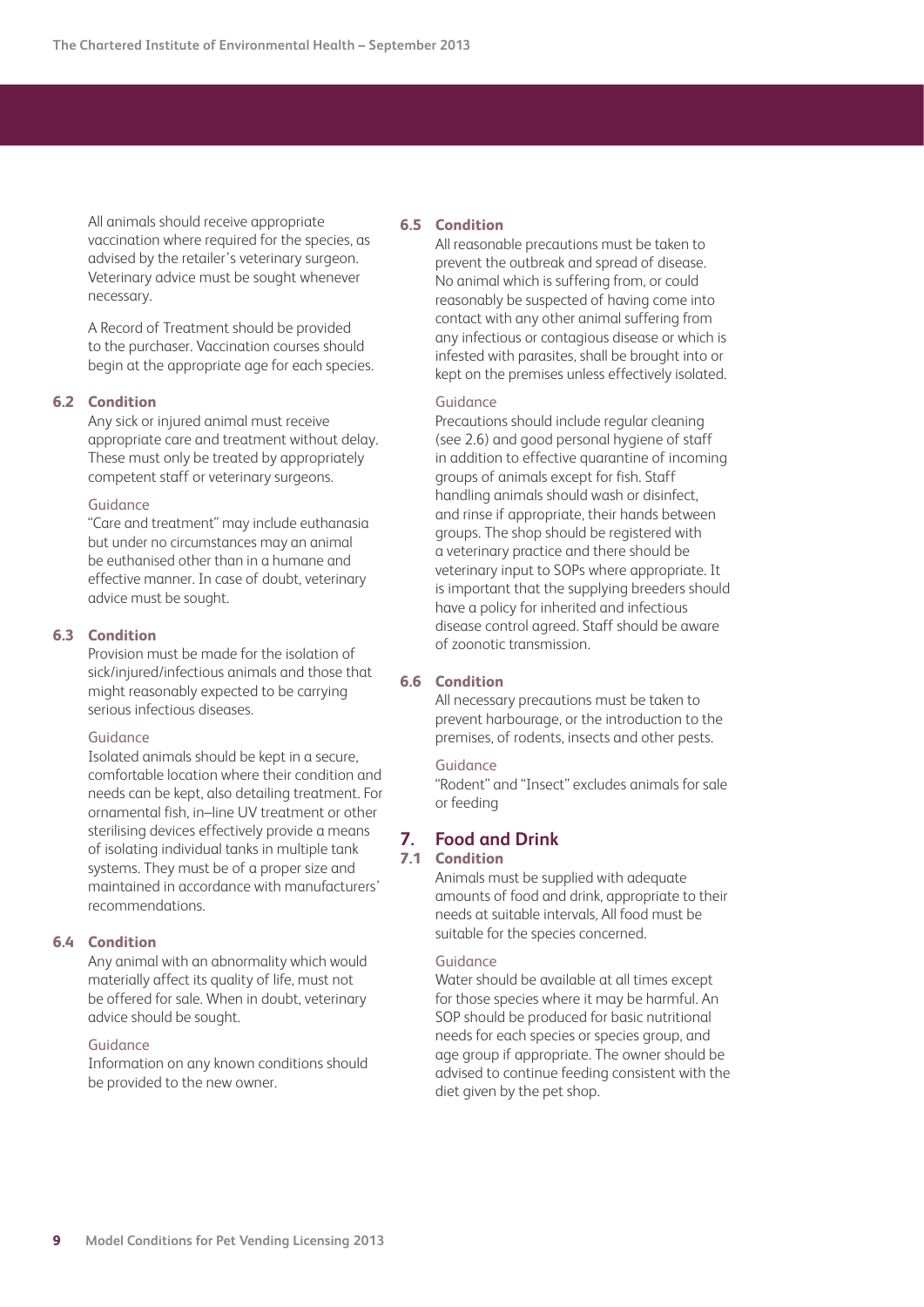## **7.2 Condition**

 Food and Drink receptacles must be appropriate to the species, constructed and positioned to minimise faecal and urine contamination and spillage. Receptacles must be cleaned out at regular intervals.

## Guidance

 Faecal and urine contamination is a risk to health. Maintaining a clean environment may require regular cleaning of receptacles. Receptacles should be thoroughly cleaned before being moved between batches/groups

## **8. Food Storage**

## **8.1 Condition**

 All food, excluding live foods intended for feeding to animals on the premises, must be stored in impervious closed containers.

#### Guidance

 Such containers prevent spoilage of the food or attraction of rodents or pests to the premises.

#### **8.2 Condition**

 The containers and equipment used for feeding must be kept in a clean and sound condition.

#### Guidance

 There must be suitable facilities for cleaning of receptacles and equipment which should be separate from staff facilities.

## **9. Observation**

## **9.1 Condition**

 All animals must be attended to at regular intervals, except where defined in the schedule, at least once daily, and appropriate to the individual animal.

#### **Guidance**

 Regular checks and observation records aid in early detection of illness, injury or behavioural problems and should be considered very important for all animals.

 A system of recording observation should be maintained.

#### **10. Disposal of Waste 10.1 Condition**

 All excreta and soiled bedding for disposal must be kept in a hygienic manner and stored in impervious containers with close fitting lids away from direct sunlight.

#### Guidance

 This is important for biosecurity and odour reduction.

 Excreta and soiled bedding should be removed from the premises on a regular basis, at least weekly, disposed of to the satisfaction of the appropriate local authority, and in accordance with current regulations and good waste management practice. Premises should maintain a contract for removal with an appropriate company and adhere to local authority regulations.

 There should be appropriate arrangements in place for removal of dead animals.

## **11. Transportation to the Premises**

## **11.1 Condition**

 When receiving animals, the licensee must make reasonable effort to ensure that they are transported in a suitable manner.

#### **11.2 Condition**

 Any animals received or consigned shall be transported according to the regulations laid down in current legislation.

#### **11.3 Condition**

 Animals must be transported or handed to purchasers in suitable containers,

#### Guidance

 Buyers should be advised how to transport animals home so as to minimise stress.

## **12. Sale of Animals**

### **12.1 Condition**

 No mammal shall be sold un–weaned or, if weaned, at an age at which it should not have been weaned.

#### Guidance

Young mammals require nutritional and behavioural support from their mothers.

#### **12.2 Condition**

 In the case of non–mammals, they must be capable of feeding themselves.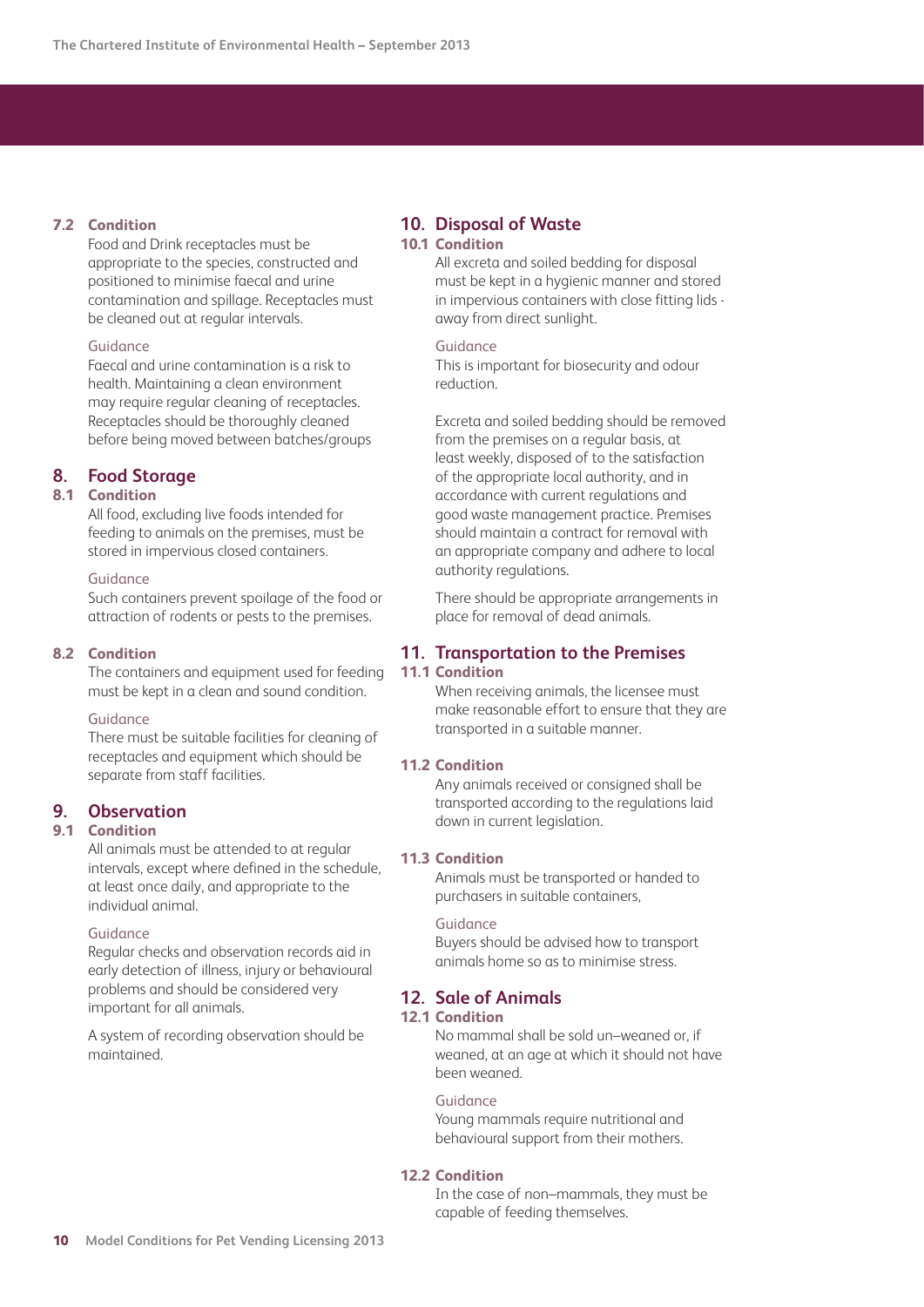## **13. Dangerous Wild Animals as defined by the Dangerous Wild Animals Act 1976**

## **13.1 Condition**

 When dangerous wild animals are kept, the cages must be of a secure construction appropriate to the species and kept locked.

#### Guidance

 Safety of staff and the general public should be of utmost importance and safety barriers may aid in this, as well as prevention of escape.

#### **13.2 Condition**

 The local authority must be notified in the event that the pet shop wishes to offer for sale, any animal on the Schedule to the Dangerous Wild Animals Act.

#### Guidance

 The primary requirements of the Act are to protect the public but there are also welfare implications.

 Although it is acknowledged that there is an exemption contained within the Act in relation to pet shops, it is recommended that consideration should be given to complying with any special requirement(s) specified in the Act for the safe accommodation and care of the animal.

 Licensees selling animals on the Schedule to the Dangerous Wild Animals Act should inspect the purchaser's licence to keep such an animal, and inform the issuing authority of the details of the purchase. Licensees should take note of the latest guidance from Defra/Scottish Government.

#### **14. Pet care advice, staff training and knowledge Condition**

 New applicants must have a qualification or be registered with a recognized body such as City & Guilds. They must have suitably progressed in 12 months and have completed the qualification within 2 years.

#### Guidance

Qualifications should be City & Guilds or Level 3 equivalent and appropriate to the species kept.

#### **14.1 Condition**

 The licensee must ensure that the purchaser is informed of the correct care of the animal covering feeding, housing, handling, husbandry, accessories and veterinary care.

#### Guidance

 Pet care leaflets or other similar written instructions suitable for the species (or group of species) in question should be made available to customers free of charge at the time of purchase, in addition to any offer to purchase pet care books or leaflets. In formation can be in the form of Codes of Practice issued by governments. In addition, information may also be made available electronically.

#### **14.2 Condition**

 Appropriate reference materials on the care of each species must always be available for use by staff.

#### Guidance

 Further advice can be obtained from the organisations listed in the 'Useful Contacts' section at the back of this document.

## **14.3 Condition**

 Staff members must be able to provide suitable advice to purchasers and answer questions as required by them.

 No animal should be stocked or sold unless the staff or at least one member of staff on call is familiar with the care and welfare of the animals stocked and has a recognised qualification and/or suitable experience/ training.

#### **14.4 Condition**

 The licensee must be able to demonstrate appropriate staff training is carried out and that that staff are competent in pet shop management and animal handling.

#### Guidance

 Further advice, guidance and training can be obtained from the organisations listed in the Useful Contacts section.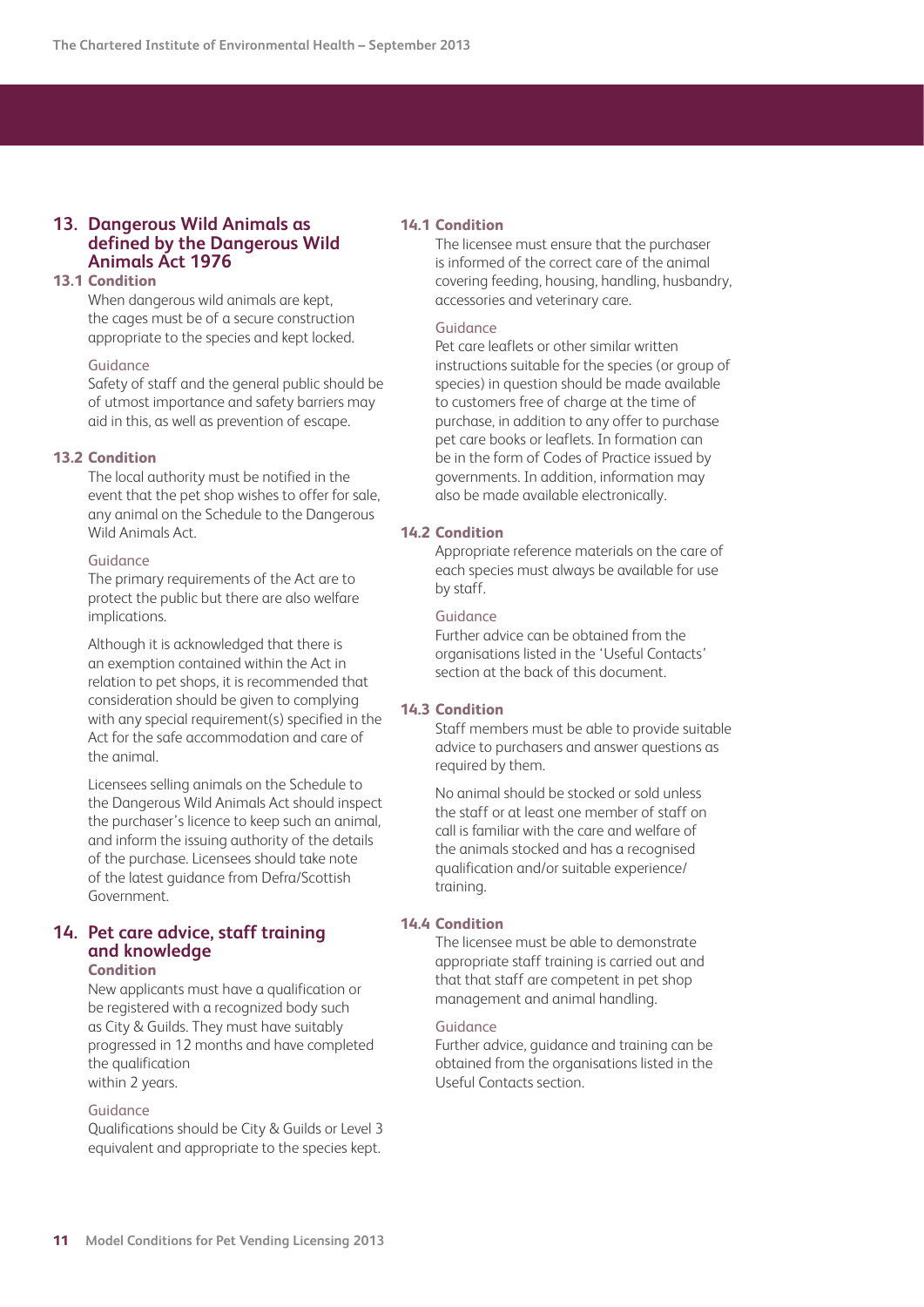## **15. Fire and other emergency precautions**

## **15.1 Condition**

 Suitable emergency precautions and written procedures must exist and be made known to all staff, including arrangements for evacuation of animals.

## Guidance

 Staff should be aware of these procedures and a copy should be displayed for staff to refer to as and when needed. Evacuation should be regularly practised and practices recorded. All staff should undergo regular training and records should be kept of such training.

## **15.2 Condition**

 Entrances and exits must be clear of obstructions at all times.

#### Guidance

 To facilitate risk free evacuation if needed, when designing accommodation, consideration should be given to using systems which would allow timely removal of the animals in the case of emergency. This provision would not usually apply to aquaria and ponds.

#### **15.3 Condition**

 Suitable fire fighting, prevention and detection equipment must be provided, maintained, regularly serviced and sited as advised by the local fire protection/prevention officer and approved by the local authority.

#### Guidance

 This will ensure that, if needed, the equipment will function correctly. Staff should be properly trained on the use of equipment provided.

#### **15.4 Condition**

 The licensee, or a designated key holder, must at all times be within reasonable travelling distance of the premises and available to attend in case of emergency.

#### Guidance

 A reasonable distance would, in normal conditions, be interpreted as no more than 20 minutes travelling time.

#### **15.5 Condition**

 A list of key holders must be logged with the local police and local authority.

#### Guidance

For contact in cases of emergency.

#### **15.6 Condition**

 In the interests of animal welfare, the following notice must be displayed prominently at the front of the premises: "In case of an emergency dial 999".

#### Guidance

 For information of the public in cases of emergency, when a staff member is not on site.

#### **15.7 Condition**

 When pet shops are sited within other premises, the licensee or key holders must have access at all times to the premises containing the animals.

#### Guidance

 This is vital for access to the animals at all times to ensure correct care is provided

#### **15.8 Condition:**

 All electrical installations and appliances must be maintained in a safe condition.

#### Guidance

For health and safety of staff and animals.

#### **15.9 Condition**

 There must be an effective contingency plan for essential heating, ventilation and aeration/ filtration systems, as appropriate.

#### Guidance

 Some species are very sensitive to temperature fluctuation.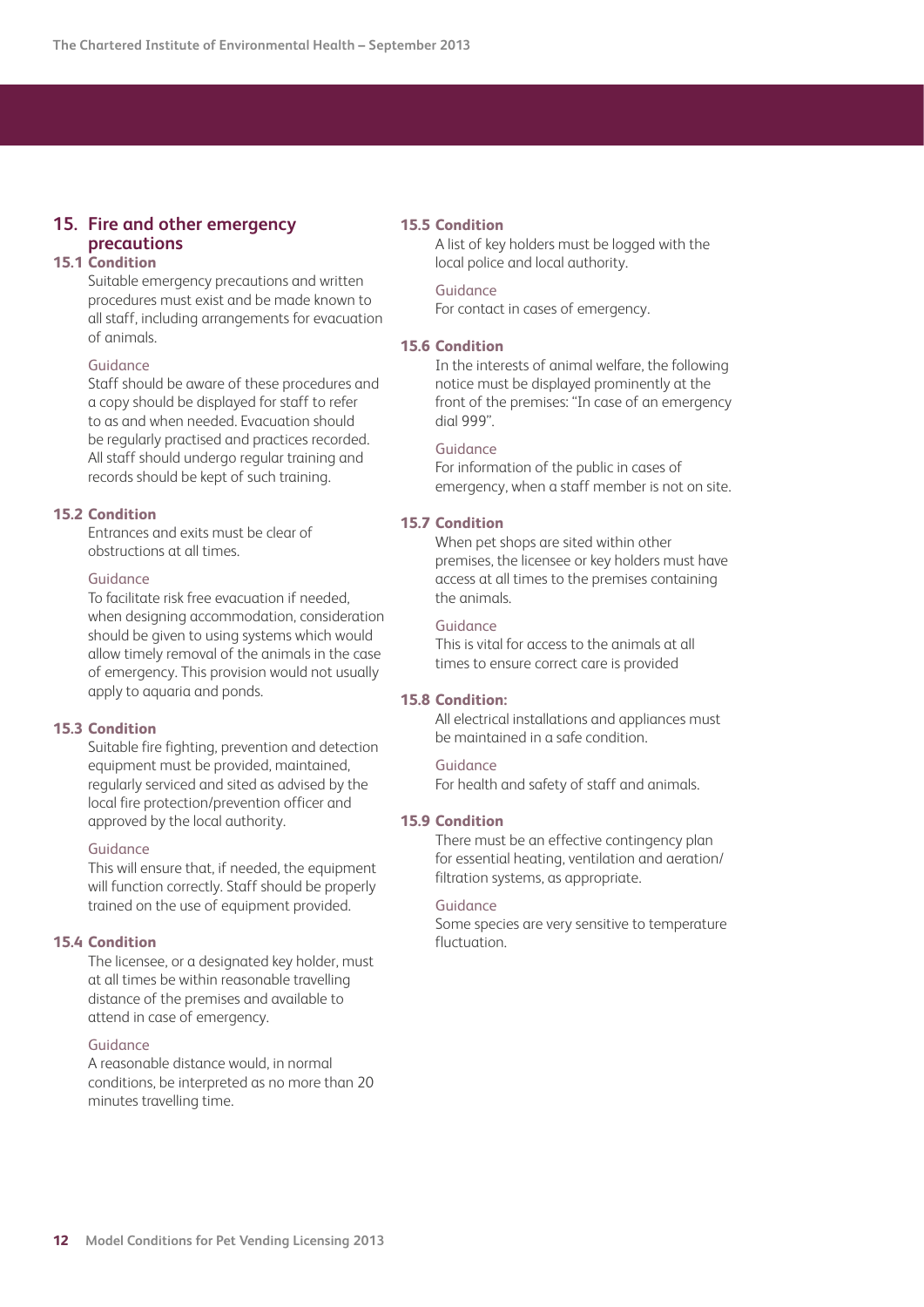## <span id="page-12-0"></span>**Schedule B – Dogs**

## **1. Condition**

 Puppies must be weaned before leaving the mother.

#### Guidance

 To ensure puppies can eat the food provided. Puppies must be 8 weeks old or over. Council Regulation (EC) No. 1/2005 on the protection of animals during transport and related operations prohibits the transport of puppies without their mother before this age.

## **2. Condition**

The minimum kennel size must be:

- **2.1** For a batch of small breed puppies max 6 pups –  $1.5$ m<sup>2</sup> for sleeping, plus  $2m^2$  for exercise
- **2.2** For a batch of medium breed puppies max 4 pups – 2m<sup>2</sup> for sleeping, plus 2m<sup>2</sup> for exercise
- **2.3** For a batch of large breed puppies max 2 pups – 2m<sup>2</sup> for sleeping, plus 2m<sup>2</sup> for exercise

 These are minimum requirements, for larger batches the size of the pens should be adjusted pro-rata accordingly. Ideally the puppies should have free access to the exercise area at all times. Any covered pens should have a minimum height of 1.8m or removable covers to allow adequate access by staff for cleaning. These are minimum standards and meeting the correct size of pens alone are not a defence if the welfare of the animals are in question.

#### Guidance

 The kennel area should be large enough to allow separate sleeping and activity areas. The kennel should allow each puppy to be able to walk, turn around and wag its tail without touching the sides of the kennel. The puppies should have sufficient room to play, stand on their hind limbs and to lie down without touching another individual. The kennel size required will increase in relation to the size and number of puppies housed at any one time. The length and the width should be sufficient to allow all the puppies to lie outstretched without their noses or tails touching the walls or other individuals. In certain circumstances it is permissible to have separate exercise areas to sleeping areas but in such cases puppies must be given access to the exercise area at

least four times a day. Any separate exercise area should be fully cleaned and disinfected between its use by different batches of puppies.

## **3. Condition**

 Suitable and sufficient exercise facilities must be available and accessible where appropriate..

## **4. Condition**

Extreme temperatures must be avoided.

#### Guidance

 Puppies are relatively sensitive to high/ low temperatures. Temperatures should not normally go below 12°C or exceed 26°C

## **5. Condition**

 General bedding must include an adequate amount of absorbent material.

#### Guidance

 The use of enough absorbent material allows urine and faeces to be contained and reduce contamination of the puppies.

## **6. Condition**

 Any soiled material must be removed at least four times a day or as required to ensure the puppy does not have to lie in a soiled area.

#### Guidance

 Puppies do not discriminate in where they toilet and this maintains a clean environment. A cleaning schedule or SOP should be provided

## **7. Condition**

 A specific lying place must be provided lined with soft material.

#### Guidance

 The use of soft material will prevent skin lesions being caused by soiling or pressure sores.

## **8. Condition**

 Puppies must be fed at least four times daily, at appropriate intervals.

#### Guidance

The diet should be appropriate for puppies.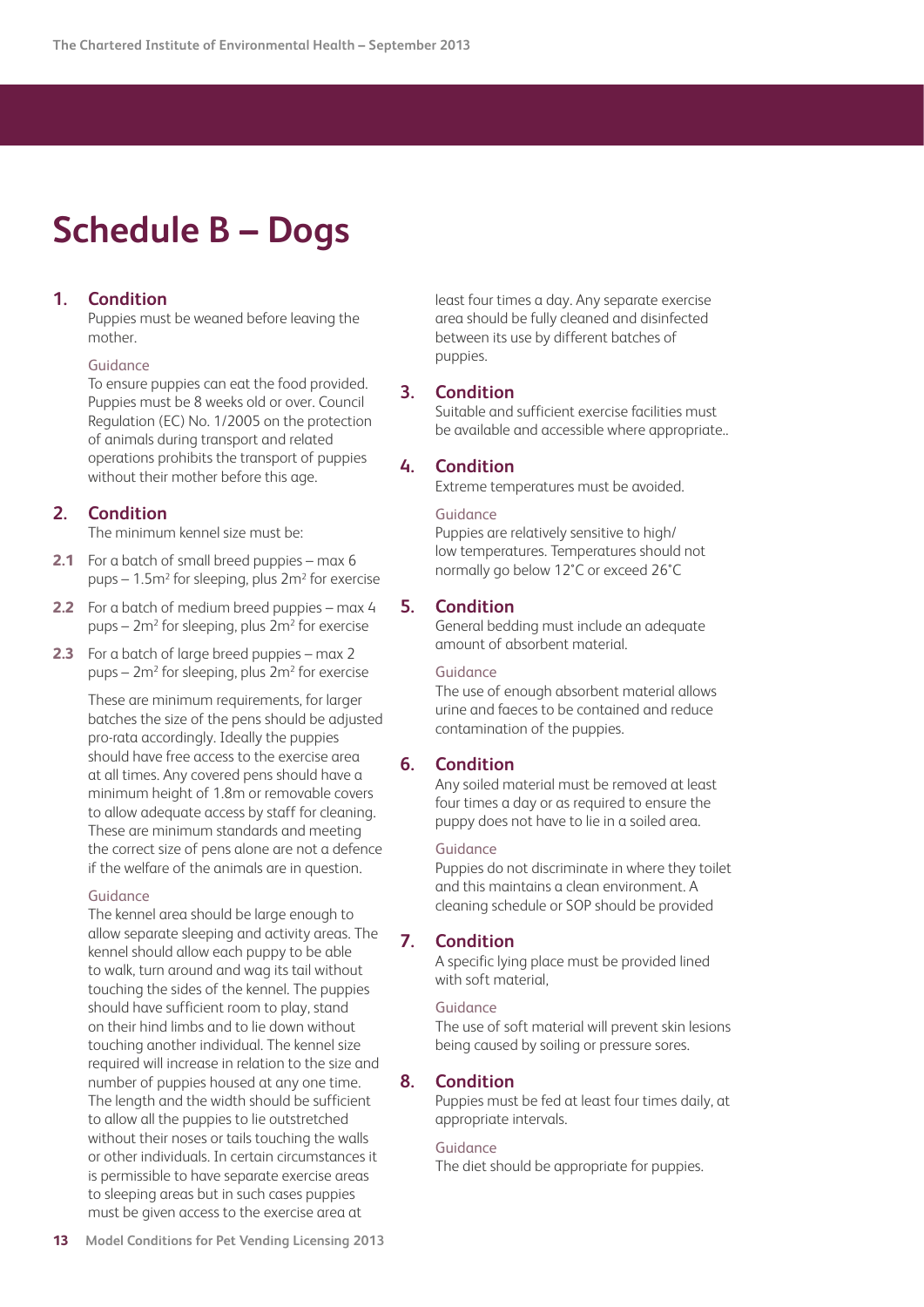## **9. Condition**

 Puppies must have frequent, quality contact time with staff.

#### Guidance

 "Suitable intervals" for puppies to be visited are frequent, as they require to be socialised. It is recommended that this should be a minimum of 4 times per day with 20 minutes of interaction per batch. There should be an SOP.

## **10. Condition**

 Batches of puppies must not be mixed until they have been on the premises for seven days or have shown no sign of infectious disease for seven days.

#### Guidance

 Puppies are particularly susceptible to disease as they have immature immune systems. The new owner should be advised to register the puppy with a vet.

### **11. Condition**

 Ideally, single puppies must not be left alone in a kennel, but where they are, special attention should be paid to specific human interaction. When they are mixed they should be of similar size, age and temperament and there should be good supervision of mixing.

#### Guidance

 Isolating healthy puppies does not allow them to exhibit natural behaviour patterns.

## **12. Condition**

 There must be environmental enrichment in all kennels.

#### Guidance

 To allow puppies to exhibit normal behaviour patterns. Toys should only be given under supervision and should be easily cleaned or replaced between batches.

\*\* Please see 'Schedule A – General Conditions' for food, water and isolation conditions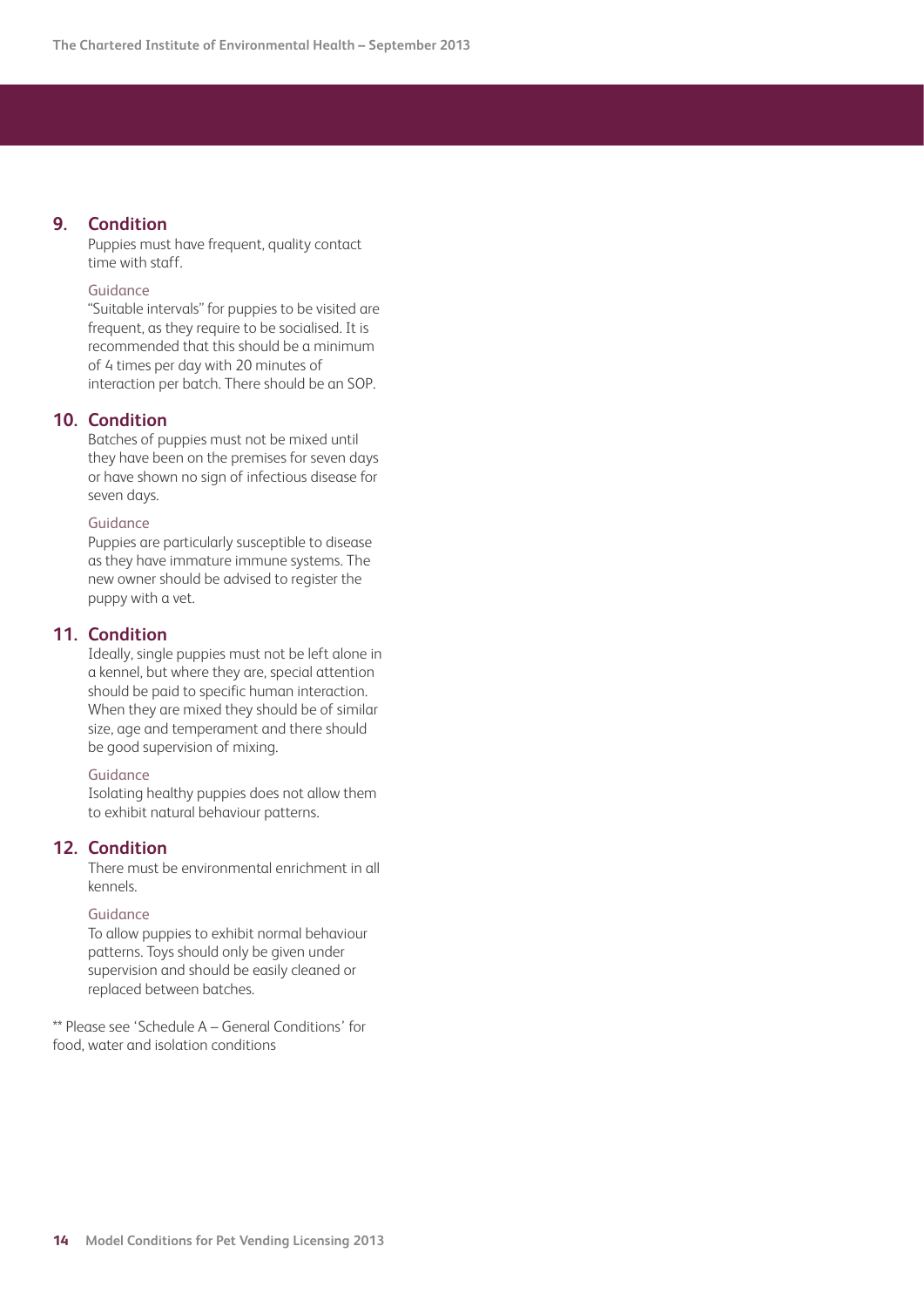## <span id="page-14-0"></span>**Schedule C – Cats**

## **1. Condition**

Kittens must be weaned before leaving the mother.

#### Guidance

 To ensure kittens can eat the food provided. Kittens must be 8 weeks old or over. Council Regulation (EC) No. 1/2005 on the protection of animals during transport and related legislation prohibits the transport of kittens without their mother before this age.

## **2. Condition**

 The minimum pen floor area for a batch of up to 4 kittens, up to 12 weeks of age, must be  $1 \text{ m}^2$ , with a minimum height of 0.6m (for example, 0.6m x 1 x 1) No dimension must be less than 0.6m. Any shelving or platforms must be in addition to the minimum floor area. Each additional kitten must have 0.25m<sup>2</sup> additional floor space.

#### Guidance

Kittens require adequate space to play together and to have space for a litter tray and bed. Varying heights to enable climbing should each also be provided. There should be adequate space for feeding, drinking, sleeping and litter tray to be kept separate.

## **3. Condition**

Extreme temperatures must be avoided.

#### Guidance

Kittens are relatively sensitive to low temperatures owing to their small body weight. Temperatures should not normally go below 15<sup>o</sup>C or exceed 26<sup>o</sup>C.

## **4. Condition**

 Disposable or washable bedding must be provided and kept clean.

#### Guidance

Kittens need a warm sleeping, soft area, away from the litter tray and food.

#### **5. Condition**

 A litter tray and appropriate litter must be available at all times and cleaned and disinfected at least once daily with an

appropriate disinfectant which is safe for use with cats and cleaned as appropriate. The disinfectant should be anti-viral and used in accordance with manufacturers' instructions, as some disinfectants are toxic to cats.

## **6. Condition**

Kittens must be fed at least four times daily, at appropriate intervals.

Guidance The diet should be appropriate for kittens.

## **7. Condition**

 Batches must not be mixed and if several batches are kept in one area then the pen must have solid sides.

#### Guidance

 Diseases spread very easily between litters, both by direct contact or by sneezing. Kittens are particularly susceptible to disease as they have immature immune systems. The new owner should be advised to register the kitten with a vet.

#### **8. Condition**

Kittens must have frequent, quality contact time with staff.

#### Guidance

 It is recommended that this should be a minimum of 4 times per day with 20 minutes of specific interaction per batch. Kittens should be protected from over-handling by staff or the public as they require time to rest.

#### **9. Condition**

 There must be environmental enrichment in all cages such as toys, climbing frames and platforms.

#### Guidance

 To allow kittens to exhibit normal behaviours, particularly climbing. Toys should be easily cleaned or replaced between batches.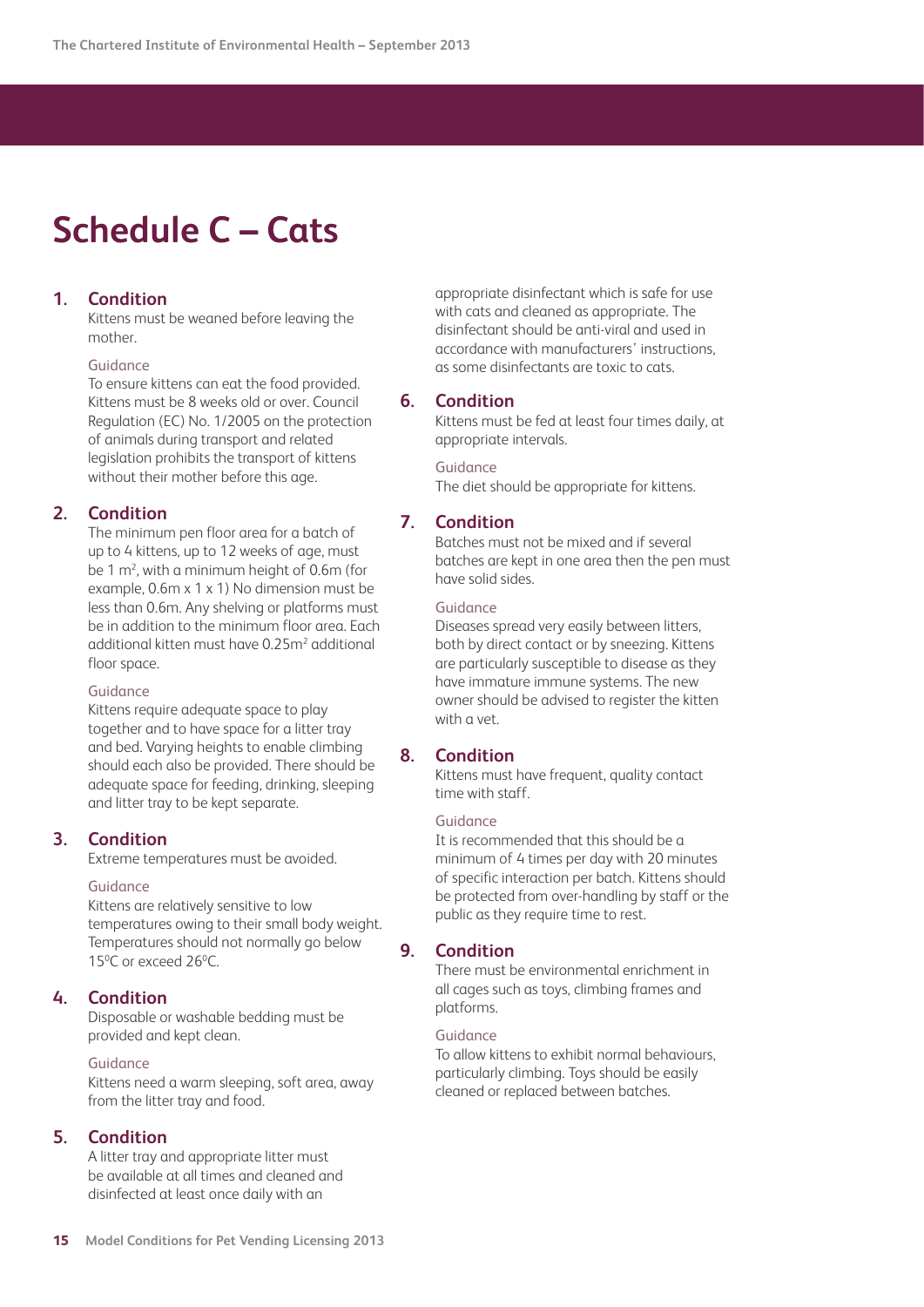## <span id="page-15-0"></span>**Schedule D – Rabbits**

## **1. Condition**

 Rabbits must be correctly sexed and housed in same sex groups.

#### Guidance

 Rabbits are easier to sex at 8 weeks than any earlier, which will help prevent mis-sexing and unwanted litters.

### **2. Condition**

The minimum enclosure size must be:

 0.4m² for up to 4 standard juvenile rabbits and a height of 0.4m. 0.5m² for up to 2 giant breed juvenile rabbits and a height of 0.5m.

 These are minimum requirements, for larger batches, larger breeds or adult rabbits the size of the pens should be adjusted pro-rata accordingly.

Guidance

 Dwarf Lops/Dutch rabbits are the most commonly available in pet shops and weigh up to 4kgs. The height should allow the rabbit to rear up to perform natural behaviour. Rabbits should be kept in store in groups. Rabbits need to be able to move freely and to be able to perform vital behaviours such as caecotrophy and rearing.

## **3. Condition**

 There must be environmental enrichment in all enclosures. A hiding place must be provided.

#### Guidance

 To allow rabbits to exhibit normal behaviours, indestructible toys; cardboard boxes; chewing substrates should be provided. Toys should be easily cleaned or replaced between batches. Rabbits are prey animals and should have the opportunity to hide if scared or stressed.

## **4. Condition**

Extreme temperatures must be avoided.

#### Guidance

 Ambient temperature should not normally go lower than 12°C or exceed 26°C. Providing cool water, cool packs in their bedding, air movement and air conditioning may each help to avoid the stress caused to rabbits by high environmental temperatures.

## **5. Condition**

 Rabbits must be provided with a suitable substrate and bedding material in sufficient amounts.

#### Guidance

 Rabbits need a warm, softly-bedded sleeping area away from the litter and food/water.

## **6. Condition**

 Visibly soiled substrate and bedding must be removed daily. The pen should be thoroughly cleaned and disinfected before introducing a new animal.

#### Guidance

 The disinfectant should be effective against both viral, bacterial and parasitic infection and safe for use on rabbits. Check with a vet or manufacturer if unsure. Diseases such as E-cuniculi can be spread via urine, so thorough cleaning is required between new occupants. Rabbits often choose to toilet in the sleeping area of a hutch and a litter tray could be placed here.

## **7. Condition**

 If batches are mixed you must ensure all animals are free from obvious parasitic infection.

#### Guidance

 Diseases spread very easily between litters. Rabbits should be housed with batch mates where possible.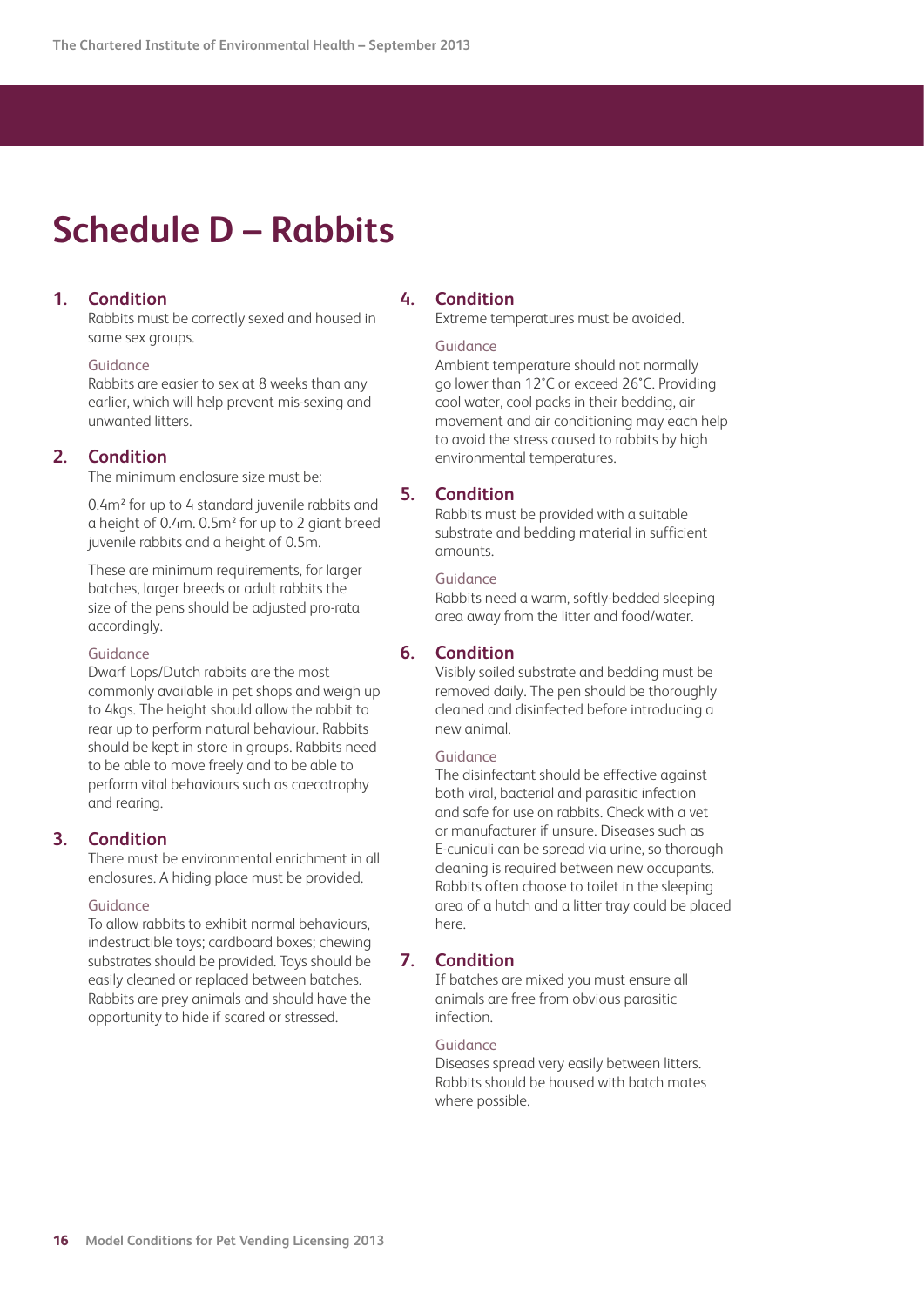## **8. Condition**

 Rabbits must have a constant supply of fresh hay and water, and be offered an appropriate amount of dry food for the breed and age. Feed dishes should be suitable to ensure feed does not get contaminated by urine or faeces.

#### Guidance

 Rabbits teeth are open rooted and therefore constant access to good quality hay is essential, for dental health, gastrointestinal health (without a constant supply of fibrous food, rabbit GI tracts slow down) and behavioural reasons (to relieve boredom). It is vital that hay is available throughout the day and sufficient provided for them at closing time to last them until the next business day. Dry food should be provided for youngsters to assist growth, see manufacturers instructions, but should not be fed ad-lib.

## **9 Condition**

 Animals must be provided with an appropriate diet and any new feeds must be introduced slowly.

### Guidance

 Due to the delicate digestive system, particularly under stress, if diets are to be changed then a slow transition between diets is advisable.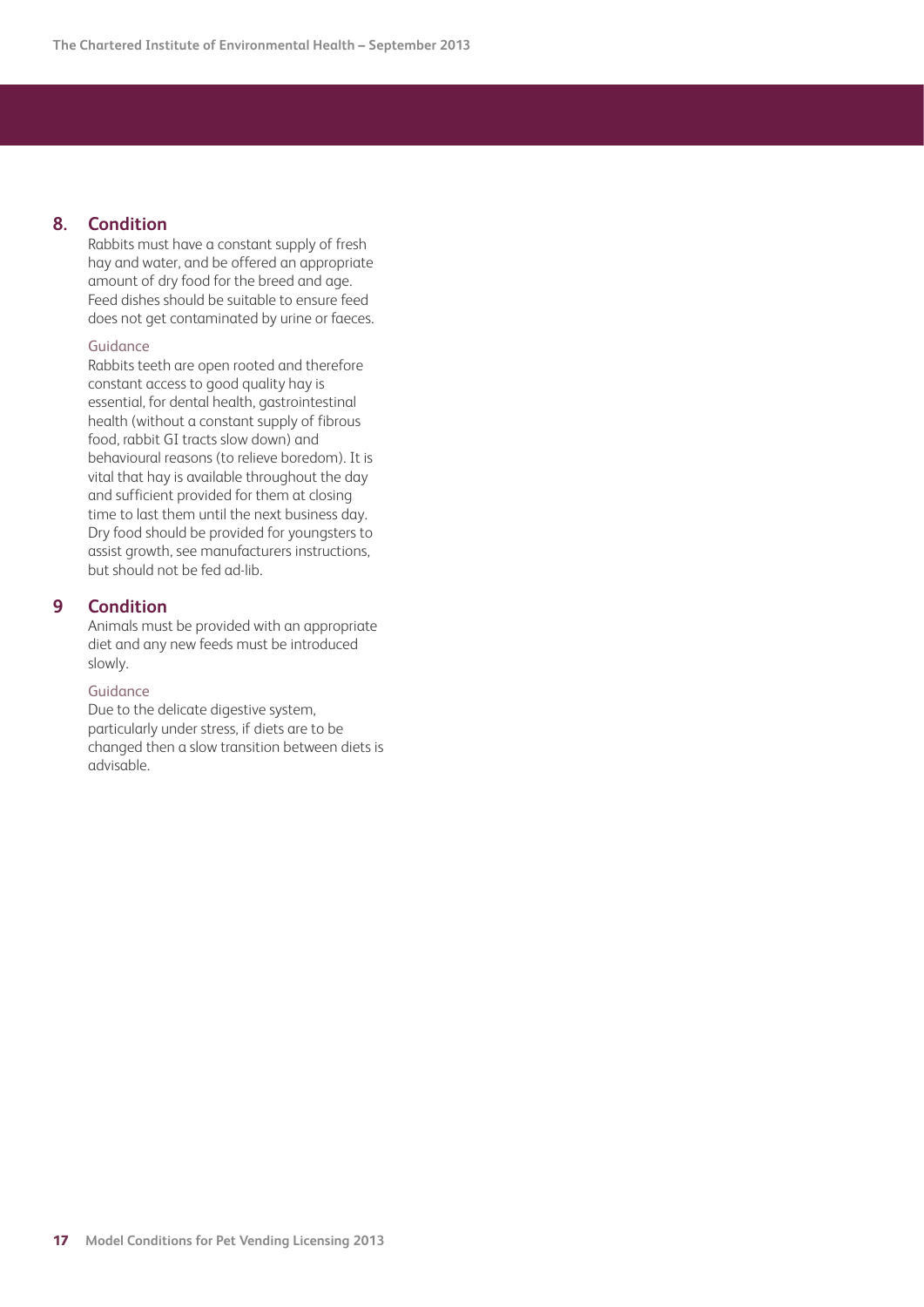## <span id="page-17-0"></span>**Schedule E – Other small mammals**

## **1. Condition**

 All small mammals must be correctly sexed and housed in single sex groups unless a solitary species (or sold as a breeding pair),

#### Guidance

 To help avoid unwanted litters, all animals should be sexed immediately on arrival to the premises and housed in single sex groups. Animals from different sources should not be mixed.

## **2. Condition**

 Animals must at all times be kept in suitably sized accommodation.

#### Guidance

 Animals should be able to freely move around the accommodation and be able to perform natural behaviours. See attached table for species relevant sizing.

## **3. Condition**

 Animals must be provided with a suitable substrate in sufficient amounts.

#### Guidance

 Providing sufficient and appropriate substrate keeps the accommodation clean and dry and allows digging where appropriate. There are a number of substrates available and the type used will depend on the animal kept.

## **4. Condition**

 Animals must be provided with a suitable bedding material in sufficient amounts.

#### Guidance

 Bedding provides a place to sleep and rest, the type used will depend on the animal kept. It should be provided in sufficient quantities to enable the animal to feel secure and warm.

## **5. Condition**

 Animals must be provided with places to hide. Accessories and enrichment should be provided, suitable to the species.

#### Guidance

 Animals must be given the opportunity to hide as a natural instinct and be given suitable accessories to allow for stimulation and to

reduce stress. Chinchillas and Degus should be given the opportunity to use a sand bath by offering one on a regular basis, e.g. 10 minutes daily. Rodents need to express natural behaviour such as running and chewing/ gnawing. Toys such as hides, tunnels, paper bags filled with hay and fruit twigs are ideal for expressing natural foraging behaviour. Animals should be able to move away from direct lighting. Cool hides should be provided to prevent over heating.

## **6. Condition**

 Suitable food and drink receptacles must be provided and positioned to avoid faecal contamination.

#### Guidance

 Water for small animals is usually provided in clean gravity fill drinking bottles,(which should be of a suitable size for the species) or automatic or semi – automatic drinking systems. Fresh water should be available at all times, or as appropriate to the species; some desert-dwelling species such as jerboas [family Dipodidae] should not be given water ad- lib. Bottles should be kept clean and free from algae.

## **7. Condition**

 All rodents must be fed a suitable diet, ad lib and have free access to hay where required.

#### Guidance

 The diet should be appropriate for the breed, life stage and species. Food should be refreshed regularly. Guinea pigs should have sufficient vitamin C in their diet. Guinea pigs are unable to synthesise Vitamin C.

#### **8. Condition**

All rodents must be fully weaned on admission.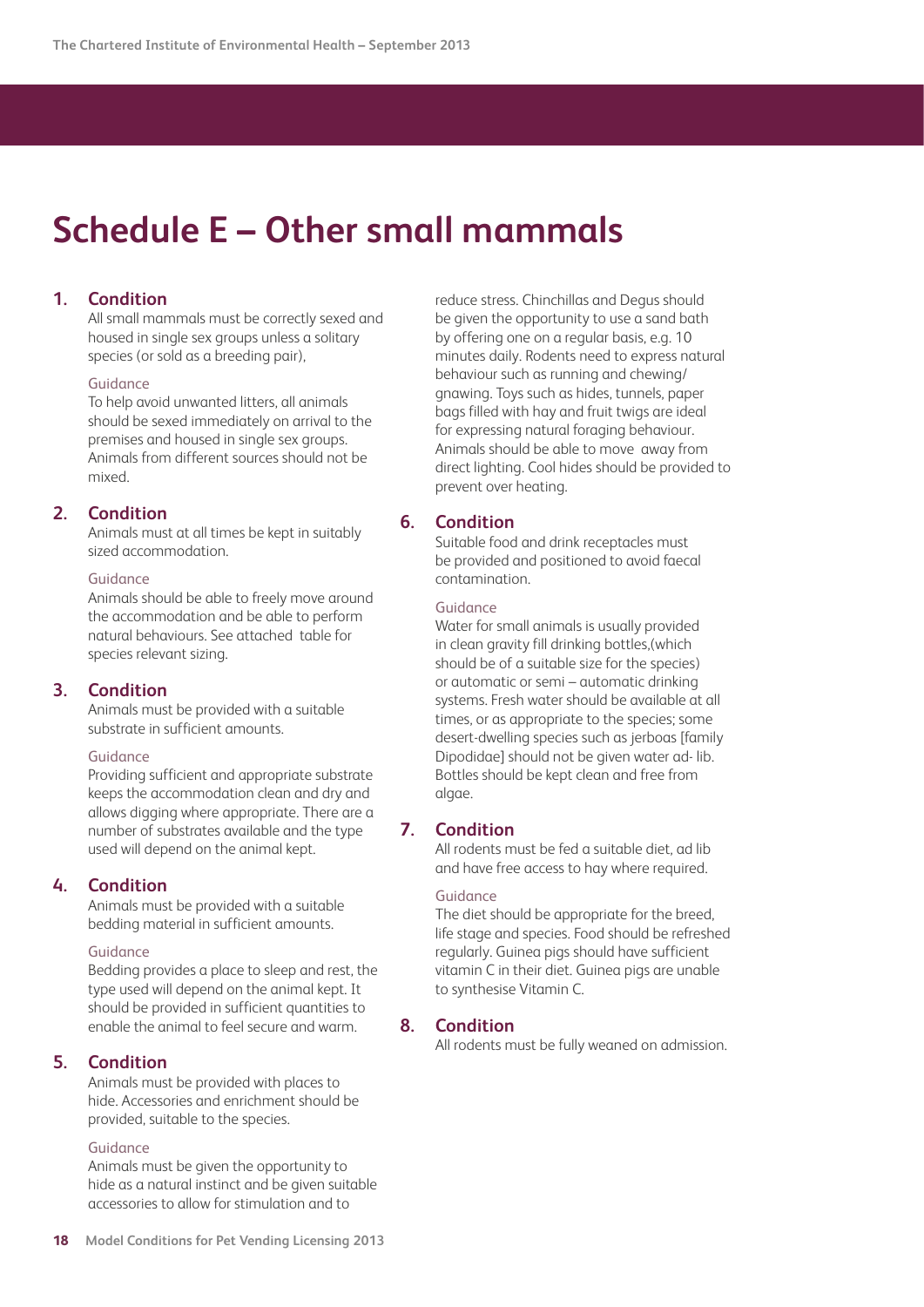## **Minimum accommodation requirements – small rodents**

## **Area in square metres**

| No. of Animals          | $1 - 4$ | 5     | 6    |       | 8     | 9     | 10    | <b>Minimum</b><br>Cage Height<br>(m) | <b>Minimum</b><br>Cage Depth<br>(m) |
|-------------------------|---------|-------|------|-------|-------|-------|-------|--------------------------------------|-------------------------------------|
| Mice, Hamsters, Gerbils | 0.068   | 0.079 | 0.09 | 0.100 | 0.113 | 0.124 | 0.135 | 0.30                                 | 0.25                                |
| Rats                    | 0.135   | 0.157 | 0.18 | 0.202 | 0.225 | 0.247 | 0.27  | 0.30                                 | 0.28                                |
| Guinea Pigs, Degus      | 0.225   | 0.263 | 0.3  | 0.338 | 0.375 | 0.413 | 0.45  | 0.30                                 | 0.30                                |
| Chinchillas             | 0.25    | 0.375 | 0.5  | 0.625 | 0.75  | 0.875 | 1.0   | 0.45                                 | 0.45                                |
| Chipmunk                | 0.25    | 0.375 | 0.5  | 0.625 | 0.75  | 0.875 | 1.0   | 0.90                                 | 0.45                                |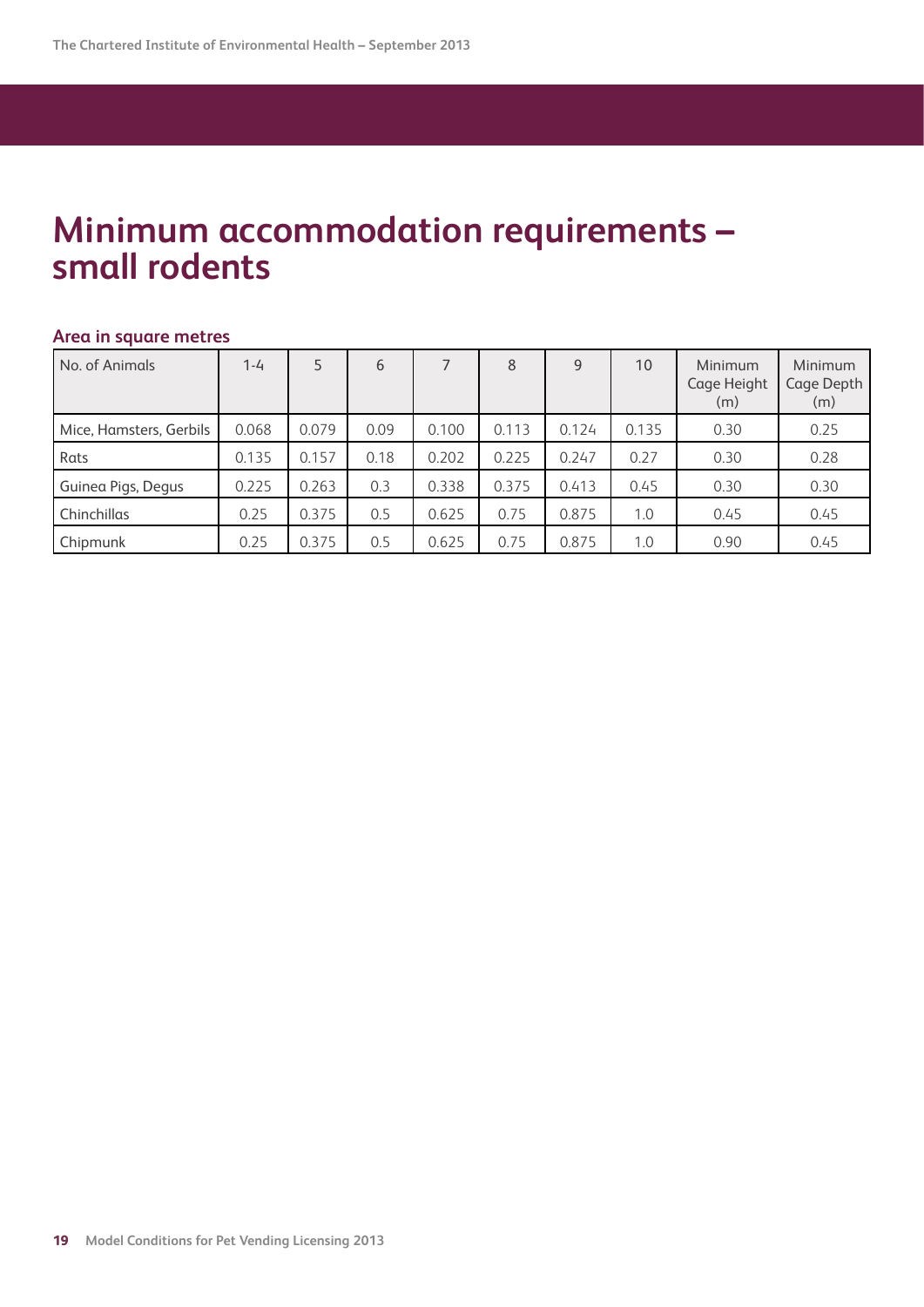## <span id="page-19-0"></span>**Schedule F – Ferrets**

## **1. Condition**

Ferrets must be at least eight weeks old

#### Guidance

 Ferret kits can find separation from their mother very stressful and the stress response in a ferret often results in diarrhoea which can prove fatal.

#### **2. Condition**

Ferrets must be housed with batch companions

#### Guidance

 Ferrets are naturally social animals that depend on the companionship of their own kind. Lone ferrets often suffer depression including poor appetite and lack of enthusiasm to move or play.

### **3. Condition**

 Ferrets must be housed in groups or pairs of either sex. Adult hobs (males) require individual accommodation.

#### Guidance

 Ferret kits can be easily be sexed at 8 weeks of age. Adult, un-neutered hobs (males) may exhibit dominant behaviour and fight, so requiring individual accommodation. House the Jill (female) kits at a reasonable distance to prevent aggression between the hobs as they mature at around 20 weeks. Adult jills (females) should be prevented from having repeated seasons. Jills (females) left in season are prone to estrogen induced anaemia, a factor in shortening their normal lifespan. Veterinary advice should be sought.

## **4. Condition**

Batches of ferrets must not be mixed.

### Guidance

 Not mixing will reduce the risk of disease spreading. Mixing can be stressful for ferrets.

## **5. Condition**

 The minimum pen floor area for a litter of up to 4 ferrets, up to 12 weeks of age, must be 1  $m<sup>2</sup>$ , with a minimum height of 0.6m. No dimension must be less than 0.6m. Any shelving or platforms must be in addition to the minimum floor area. Each additional ferret must have 0.25m<sup>2</sup> additional floor space.

#### Guidance

 Enclosures should be placed on a hard surface and anchored to the ground. Ferrets require space for their toilet area removed from their sleeping or eating areas. Ferrets require space to exhibit their normal active behaviour – running backwards, forwards and sideways and to climb, explore and play. Ferrets are naturally clean and will usually select one corner as their toilet

## **6. Condition**

 Sleeping quarters must be draught free and dark.

#### Guidance

 Ideally sleeping quarters should be raised. Ferrets seek dark areas for sleeping and sleep for long hours, up to twenty a day in the winter. Their natural instinct is to hide whilst sleeping.

## **7. Condition**

Ferrets must have suitable bedding.

#### Guidance

 Suggested bedding includes fabric items that can be laundered, straw and dust extracted wood shavings.

## **8. Condition**

Extreme temperatures must be avoided.

#### Guidance

 Temperatures should not normally go below 12<sup>o</sup>C or exceed 26<sup>o</sup>C. Ferrets tolerate cold better than heat. Provide plenty of warm bedding for when it is cold. Be aware heat prostration is likely at 32ºC.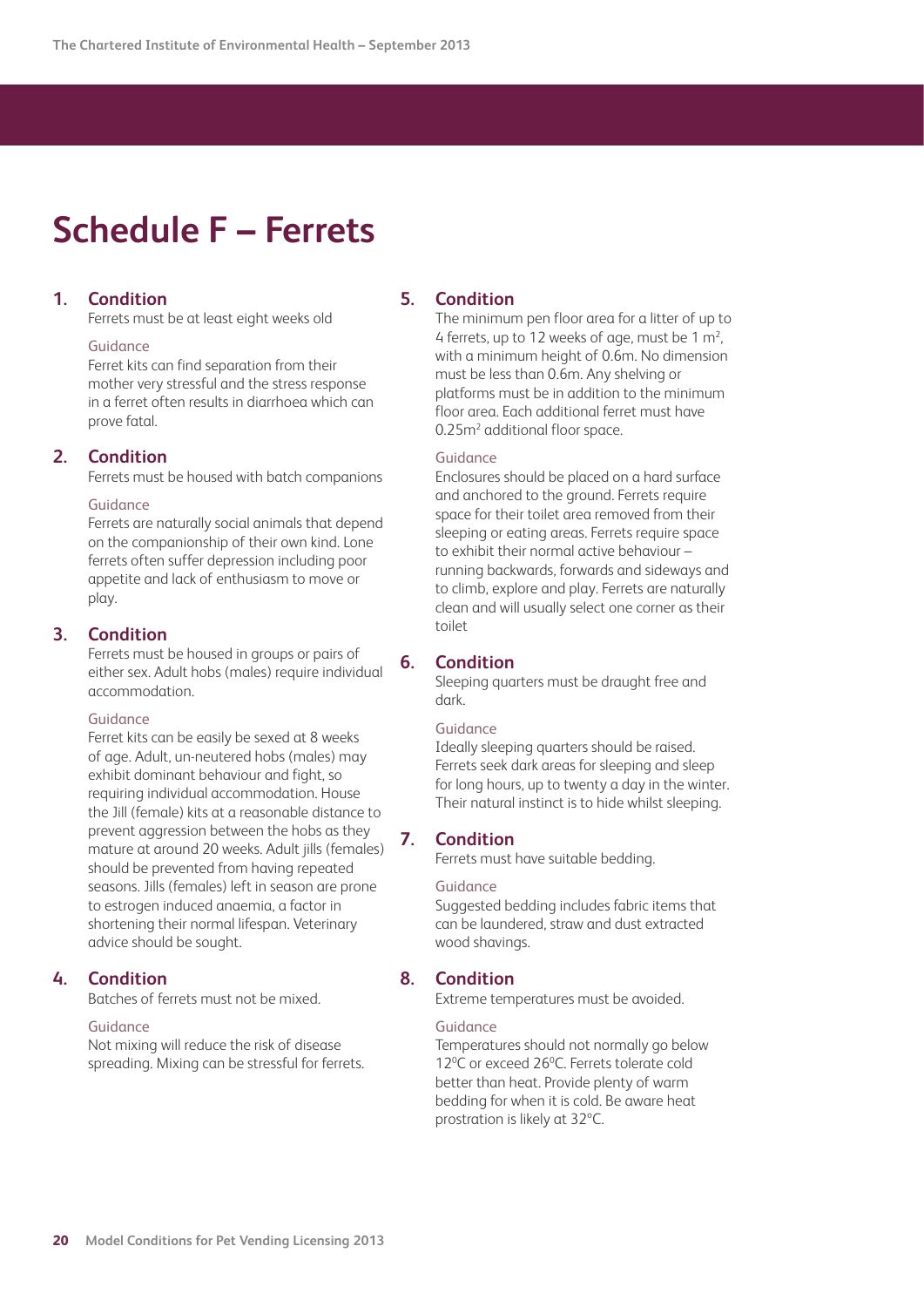## **9. Condition**

 Ferret kibble must be provided at appropriate intervals.

## Guidance

 Feed a recognised and branded ferret kibble / biscuit. Small, frequent meals or ad lib feeding are recommended as ferrets have a rapid rate of digestion

## **10. Condition**

 Water must be supplied in both a heavy based bowl and a water bottle attached to the side of the enclosure.

## Guidance

Ferrets are renowned for tipping bowls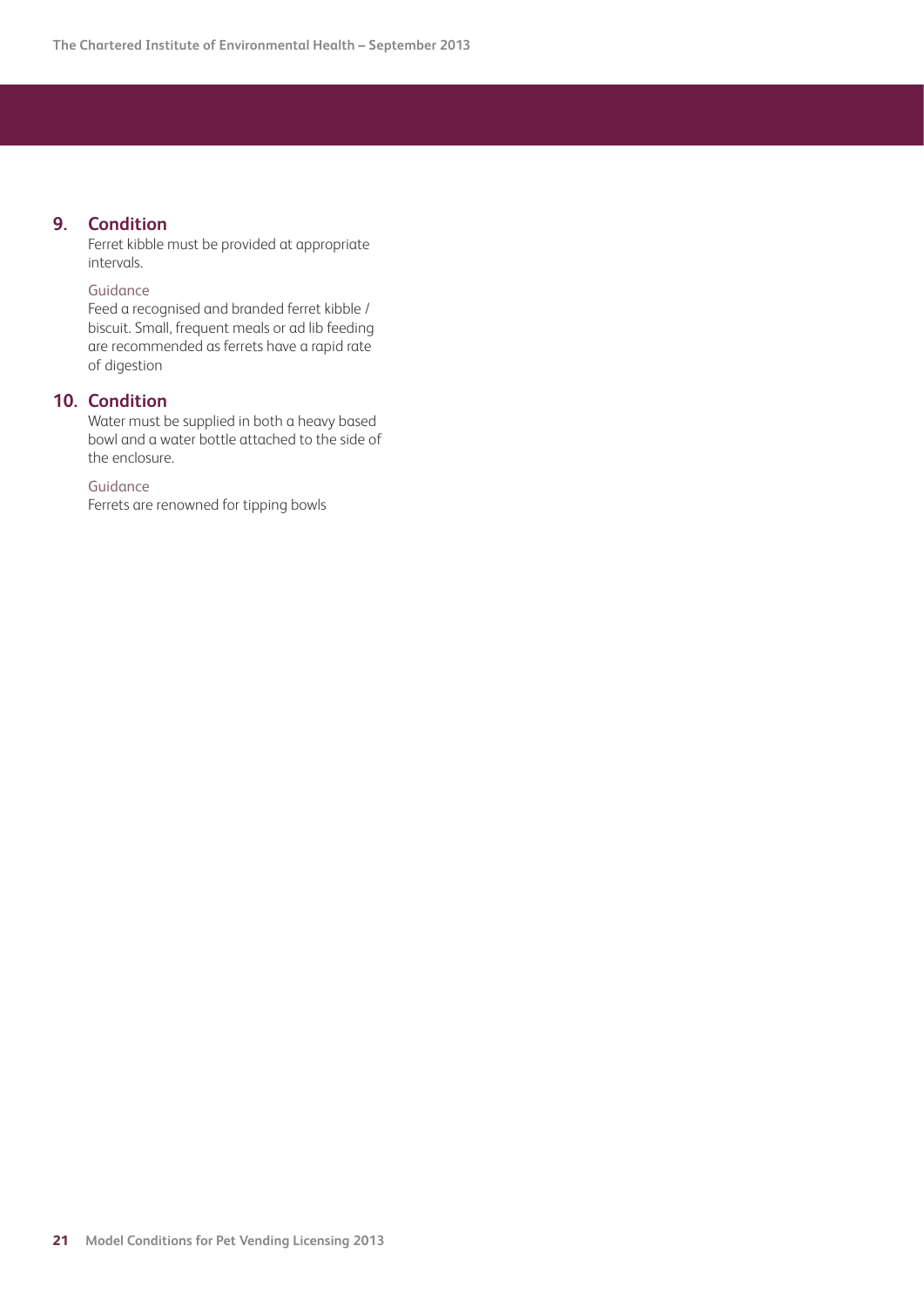## <span id="page-21-0"></span>**Schedule G – Birds**

## **1. Condition**

 There must be adequate perching space for all birds at the same time. Outdoor aviaries must include sufficient sheltered and non-sheltered space. Cage size must be adequate to allow birds to open their wings fully in all directions. Cages must include appropriate environmental enrichment.

#### Guidance

 Stocking densities will depend on the type of bird as well as cage dimensions and number of perches. Access to rain can be beneficial for plumage Some species will need adequate space to fly. Chickens require an appropriate area and substrate to perch.

## **2. Condition**

 Perches must be positioned so that birds do not defecate on each other and must be of appropriate size and shape for each species

## **3. Condition**

 Ambient temperature must be appropriate for the species. Extremes of temperatures must be avoided.

#### Guidance

Birds are more sensitive to high temperatures.

#### **4. Condition**

 There must be adequate drinkers/feeders commensurate with the number of birds and these must be cleaned regularly. Bowls etc. must be positioned so that birds do not defecate in food/water

#### Guidance

 Birds should not have to compete for drinkers/ feeders and risk exclusion. Passerines should have food available at all times. Enrichment and feeding devices need to be provided for larger psittacids. For parrots, it is preferable to use swinging systems such that the keeper does not need to enter the cage in order to change food/ water. Bowls should not be able to be removed from holders by the parrot.

### **5. Condition**

 Cages must be constructed from materials suitable to the type and size of birds. Materials must be safe to birds and in good repair.

#### Guidance

 Enclosures should be placed on a hard surface Some species require more robust materials. Materials such as loose zinc coating can be toxic to birds.

#### **6. Condition**

 Windproof nest boxes must be provided in all outside housing and inside where appropriate.

#### Guidance

 Many birds find sleeping or sheltering in nest boxes an essential form of security or for sheltering from inclement weather but it is recognised that some species, such as canaries, will rarely if ever voluntarily enter nest boxes.

## **7. Condition**

 Flooring must be drop-through or easily washed/hosed.

#### Guidance

 If ground living birds are kept with perching birds then attention should be paid to flooring such that bumblefoot issues are addressed - i.e. no concrete/rough stone. Where natural turf flooring is used, parasite status of the birds should be checked on a regular basis every few weeks.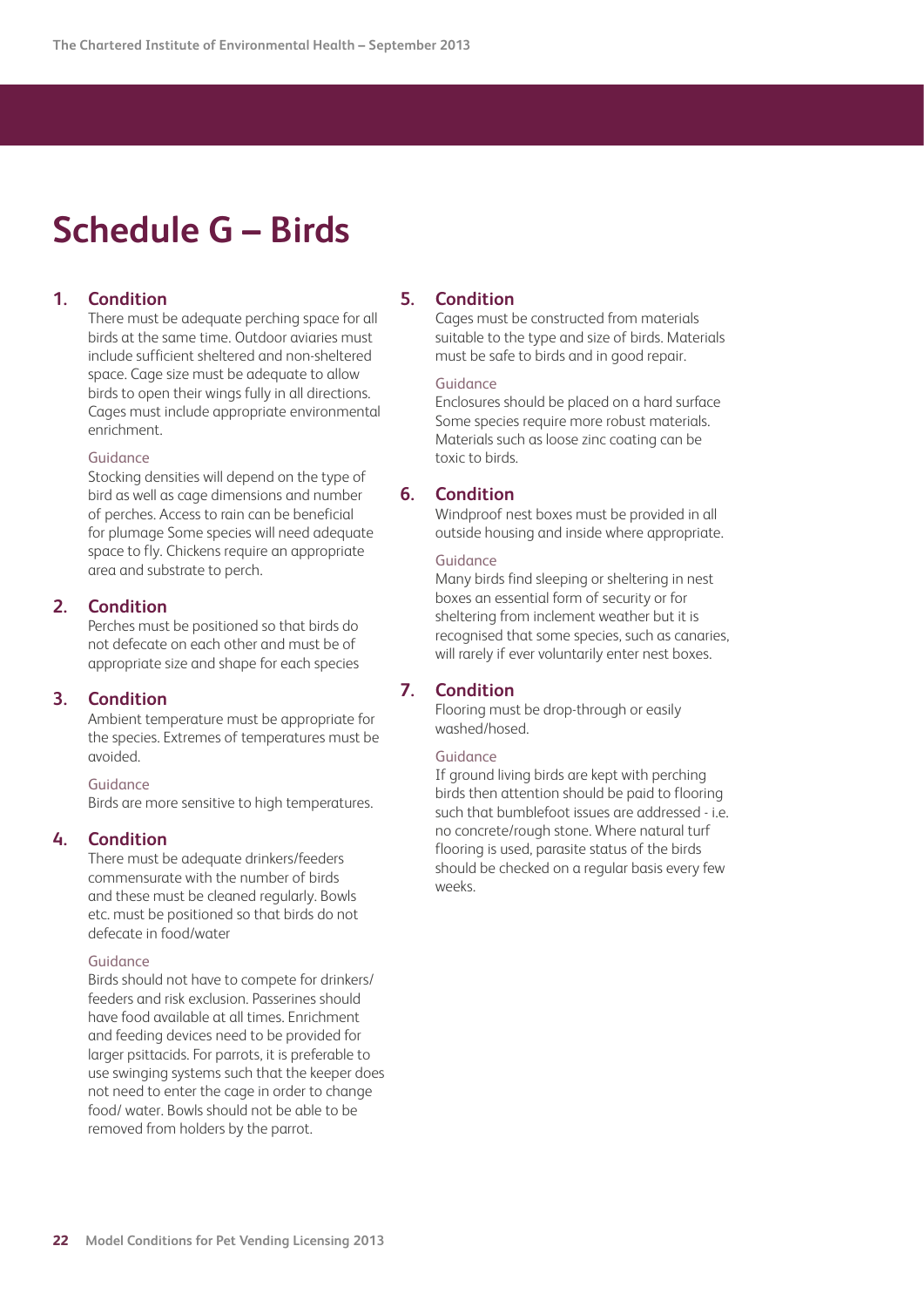## **Stocking Densities for Birds in Cages**

| Type                          | Length of Bird (cm) | Floor Area $(m^2)$<br>housing up to 4 birds | Linear cms per<br>additional bird on either<br>cage length or depth*3 |
|-------------------------------|---------------------|---------------------------------------------|-----------------------------------------------------------------------|
| Budgerigar                    |                     | 0.15                                        | 5                                                                     |
| Canary                        |                     | 0.15                                        | 5                                                                     |
| Cockatiel                     |                     | 0.48                                        | 7.5                                                                   |
| Finches                       | Less than 12.5      | 0.113                                       | 5                                                                     |
|                               | $12.5 - 17.5$       | 0.15                                        | 5                                                                     |
|                               | more than 17.5      | 0.225                                       | 7.5                                                                   |
| Parakeets and<br>Lovebirds *1 | less than 25        | 0.42                                        | 7.5                                                                   |
|                               | 25-30*1             | 0.48                                        | 7.5                                                                   |
|                               | more than 30*1      | 0.675                                       | 7.5                                                                   |
| Parrots                       | less than 30        | 0.225                                       | 10                                                                    |
|                               | $30 - 35^*2$        | 0.4050                                      | 15                                                                    |
|                               | more than 35*2      | 0.4725                                      | 20                                                                    |
| Chickens                      |                     | 1.6                                         |                                                                       |
| <b>Bantams</b>                |                     | 1.6                                         |                                                                       |
| Quail                         |                     | 16                                          |                                                                       |

\*1. It is recommended that, wherever possible, these species are displayed for sale in aviaries or flights rather than cages per se.

- \*2. It is recommended that, wherever possible, these species are displayed for sale in aviaries or flights if more than two birds are housed together.
- \*3. The extra-linear centimetre per additional bird, is intended to refer to an increase in either width or length or a combination of the two ie, a 20cm increase could refer to 20cm width, 20cm length or say 10cm width combined with 10cm length.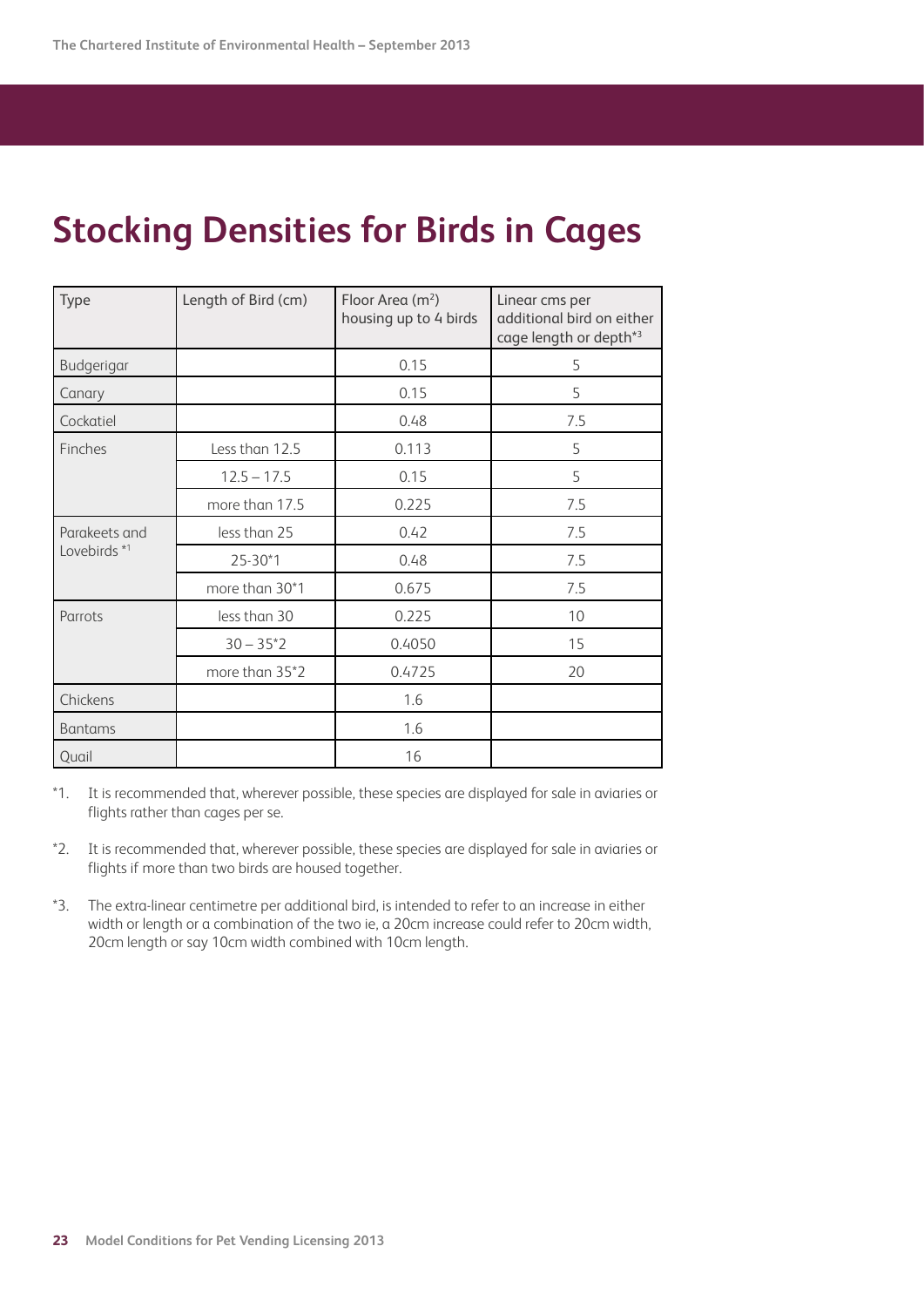## **Stocking Densities for Birds in Aviaries and Flights**

| Type                       | Length of Bird (cm) | Number of Birds per<br>'Standard' Aviary<br>$(1.8 \times 0.9 \times 1.8 \text{ m})$ |
|----------------------------|---------------------|-------------------------------------------------------------------------------------|
| Budgerigar                 |                     | 18                                                                                  |
| Canary                     |                     | 18                                                                                  |
| Cockatiel                  |                     | 8                                                                                   |
| Finches                    | Less than 12.5      | 24                                                                                  |
|                            | $12.5 - 17.5$       | 18                                                                                  |
|                            | more than 17.5      | 12                                                                                  |
| Parakeets and Lovebirds *1 | less than 25        | 10                                                                                  |
|                            | $25 - 35$           | 6                                                                                   |
|                            | more than 35        | 4                                                                                   |
| Parrots                    | less than 30        | 10                                                                                  |
|                            | $30 - 35$           | 6                                                                                   |
|                            | more than 35        | $\overline{4}$                                                                      |
| Chickens                   |                     | 4 (min height 0.9m)                                                                 |
| <b>Bantams</b>             |                     | 6 (min height 0.9m)                                                                 |
| Quail                      |                     | 8 (min height 0.9m)                                                                 |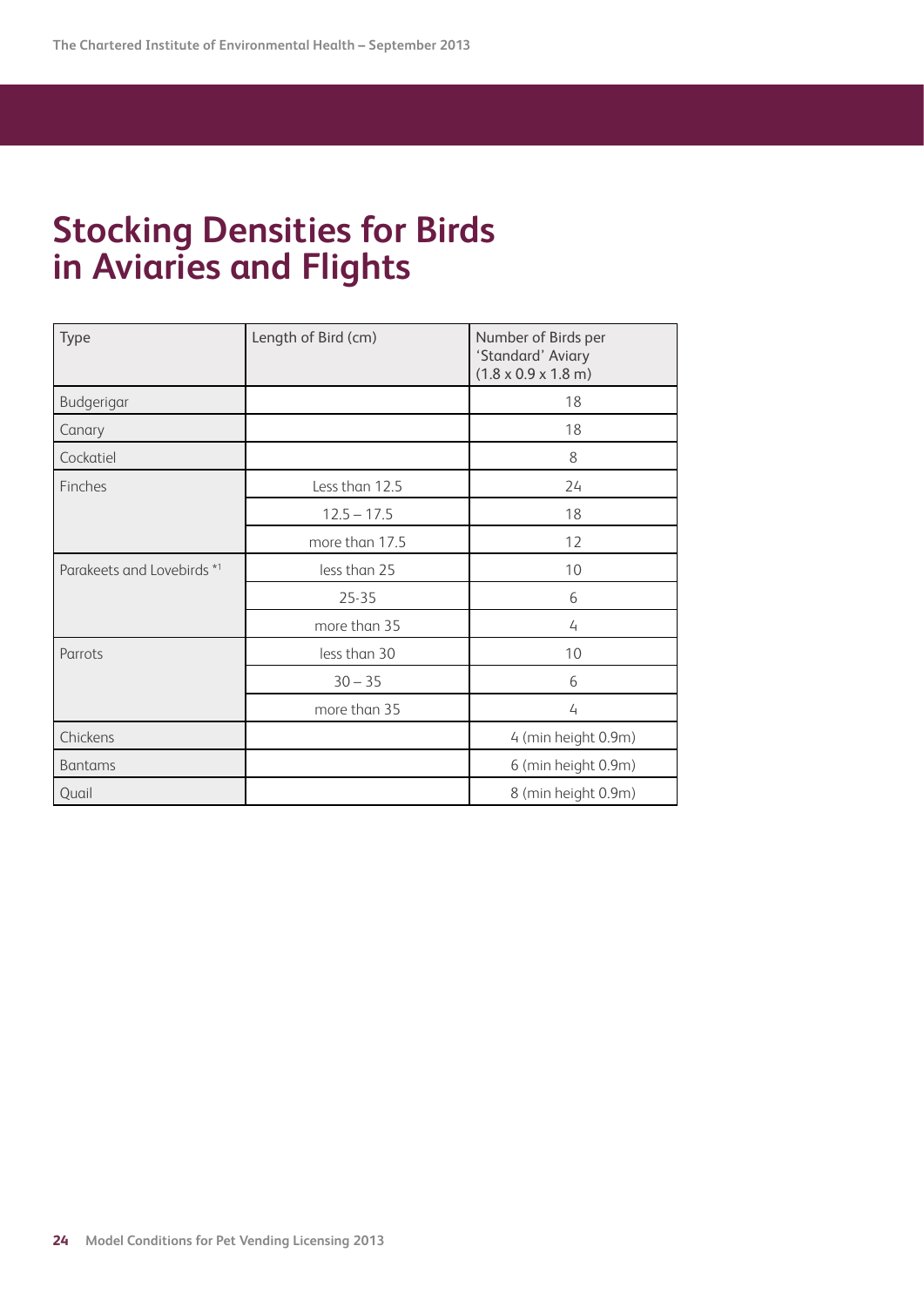## <span id="page-24-0"></span>**Schedule H – Reptiles and Amphibians**

## **1. Condition**

 Stocking and density must be appropriate to the species.

#### Guidance

 Most reptiles and amphibians are not social and may, therefore, be kept individually. Communal enclosures should not be stocked as to appear overcrowded, common sense should be observed.

 Mixing of species, although possible, should be undertaken with caution. Some species may require or seek seclusion or privacy either sporadically or permanently and provision for this should be made.

 **Snakes:** may be housed individually or in small groups, of the same species. Snakes known to be cannibalistic, e.g. king snakes (Lampropeltis sp), should be housed individually.

 **Lizards:** only species of similar size and from similar habitat and geographical areas should be kept communally. Lizards known to be cannibalistic, e.g. Gambelia sp, should be housed individually. Generally adult male lizards in breeding condition should not be housed together and groups of lizards housed communally should be regularly observed for signs of aggression.

 **Tortoises and Terrapins:** only terrapins of similar size and habit and from the similar geographical area should be kept communally. Tortoises of different species should be housed individually. Also, adult males in breeding condition should be housed individually.

 **Frogs and Toads:** only species of similar size, and from similar habitats and geographical areas, should be kept communally. Mixing of taxa (e.g. frog & toad) is not generally recommended. Cannibalistic species, such as horned frogs (Ceratophrys sp.) and African bull frogs (Pyxicephalus sp.) should be housed individually.

 **Newts and Salamanders:** only species of similar size and from similar geographical areas should be kept together.

 Generally mixed taxa [e.g. lizards and tortoises] are not recommended, although paludaria

which combine fish with small reptiles and/ or amphibians of appropriate species are acceptable.

## **2. Condition**

 The enclosure size must be appropriate to the species and adjusted according to its size.

#### Guidance

 **Snakes:** the length of the enclosure should be no less than two-thirds the overall length of the snake,.

 **Lizards:** the length of the enclosure should be three times the full length of the lizard, or larger.

 **Tortoises and Terrapins:** the length of the enclosure should be a minimum of 90cms, or four times the length of the animal, or larger. For aquatic species [turtles, terrapins] the enclosure should allow the animal to swim adequately, i.e. have water depth at least 4 times that of the animal, although some terrapins (e.g. Cuora sp., Terrapene sp. and Glyptemys sp.) do not require such deep water. Terrapins must also have an adequate land basking area.

 **Frogs and Toads:** the length of the enclosure should be minimum 30cm x 30 cm x 30cm, or at least three times the length of the animal, or larger. For sedentary species, such as horned frogs (Ceratophrys sp.) and African bull frogs (Pyxicephalus sp.) the enclosure can be smaller. Fully aquatic species should be able to swim adequately, i.e. water depth should be at least 4 times the depth of the animal.

 **Newts and Salamanders:** the length of the enclosure should be minimum 30cm x 30 cm x 30cm, or at least three times the full length of the amphibian, or larger. Aquatic species should be able to swim adequately, i.e. water depth should be at least 4 times the depth of the animal.

 **Height and Width:** of the enclosure should be appropriate to the species, with arboreal species requiring more height than terrestrial species.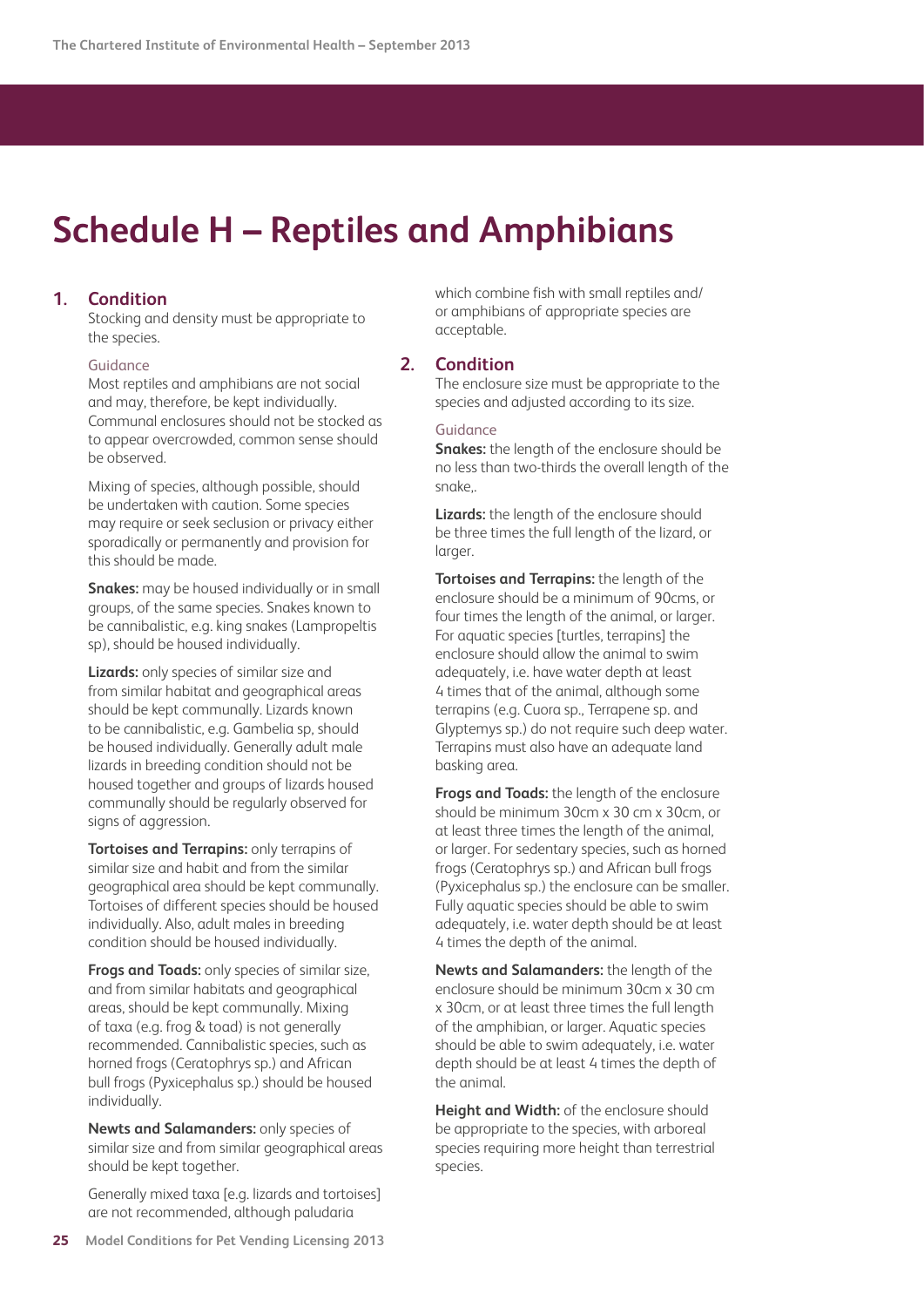## **3. Condition**

 Temperature, humidity, lighting and ventilation must be appropriate to the species.

#### Guidance

 Ambient and basking temperatures should be appropriate to the species concerned, with the following guidance for commonly kept species.

 These are guidelines only and individual species should be researched as requirements for some species will fall outside of these recommendations. Vendors and staff must have access to relevant reference material (books, internet etc.). Basking spots may be provided by convection or radiant heat sources (e.g. light bulb, or heat mat), as appropriate to the species. Ventilation should be appropriate to the species and should allow sufficient change of air without jeopardising the temperature or humidity in the enclosure.

## **4. Condition**

Lighting must be appropriate to the species.

#### Guidance

 An appropriate light period should be observed. Species requiring UVB lighting, e.g. diurnal lizards and tortoises, should have appropriate UVB emitting lamps. These should be replaced according to manufacturer's recommendations. Mercury Vapour or Metal Halide UVB emitting lamps may also be used to provide a daytime heat source. UV light sources must not be screened by non UV transmitting glass or plastic. Animals should have areas of shade so that they can escape from the light if desired.

## **5. Condition**

 Substrate appropriate to the species must be present.

#### Guidance

 Substrate should be appropriate to the species concerned and may include, but not be limited to: newspaper, paper towel, bark chip, wood chip, terrarium humus, moss, gravel, calcium carbonate, terrarium sand etc. Measures should be taken to ensure that substrate is not ingested.

## **6. Condition**

 Enrichment must be provided appropriate to the species.

#### Guidance

 Décor should be appropriate to the species and should not be harmful, e.g. sharp rocks, toxic or injurious plants. Décor should be secure and not able to fall and cause injury. Enclosure should be furnished in such a fashion as to allow inhabitants to exhibit natural behaviour, e.g. climb or hide where appropriate.

## **7. Condition**

 Food and water must be provided in the appropriate manner for the species.

#### Guidance

 Feeding habits vary between species and between individuals. Staff should have knowledge of the requirements for all the species held. Food should be presented in a form or pattern that is acceptable to the species concerned. Food supplements [vitamin and minerals] should be provided as appropriate to the species concerned. Live food intended for use should be housed in suitable escape proof containers, and fed appropriately. Fresh foods [salads] should be kept refrigerated where appropriate. Frozen foods intended for use must be stored in an appropriate deep freeze and defrosted thoroughly before use. Feeding records for hatchling snakes should be kept and made available to purchasers. Fresh water should be available at all times, with the exception of certain desert species, such as Uromastyx sp. which should be offered water periodically. Certain species, such as chameleons, do not drink from standing water and should be offered water appropriately, e.g. by a dripper system or sprayer.

#### **8. Condition**

 Hygiene: enclosures must be cleaned appropriately.

#### Guidance

 Spoiled food stuffs should be removed at appropriate time periods, at least daily. Substrates should be replaced as appropriate, and spot cleaned daily. Décor should be sanitised as appropriate. Enclosures should be disinfected with appropriate disinfectant as necessary and always between different batches of animals. Disinfectant should be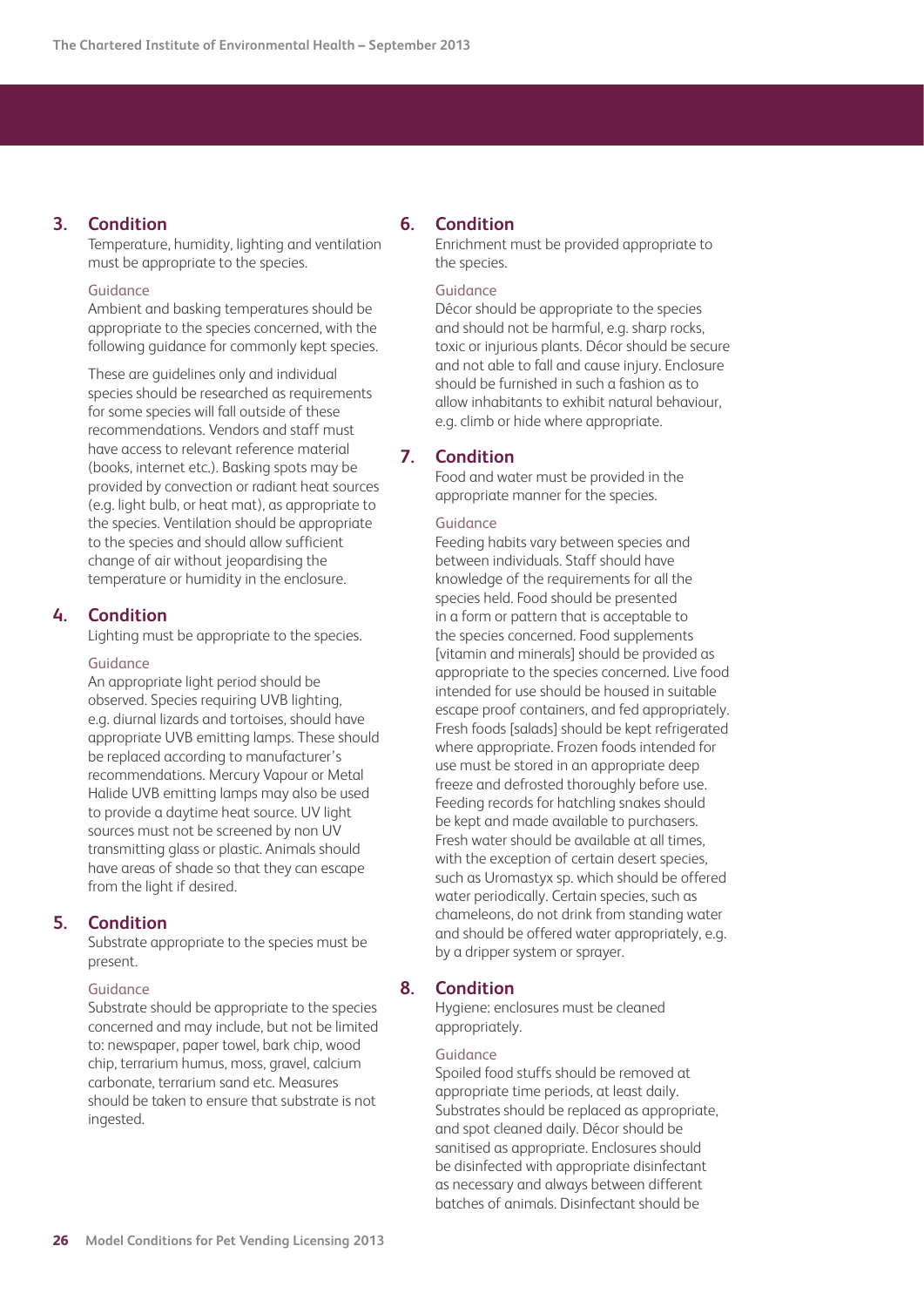appropriate for the contaminants likely to be encountered. Disinfectant hand gels should be available for staff to use between animals, to prevent the external environment being contaminated. Water bowls should be cleaned as appropriate and disinfected at least weekly. Slough [shed skins] should be removed daily.

## **9. Condition**

 Handling must be kept to a minimum at all times.

#### Guidance

 Handling must be kept to a minimum at all times. Staff should receive training on how to handle animals and animals which may be aggressive should only be handled by competent staff. Staff and customers should wash hands after handling specimens, and any equipment used should also be disinfected.. Customers handling animals prior to purchase should be supervised and offered facilities to wash their hands afterwards.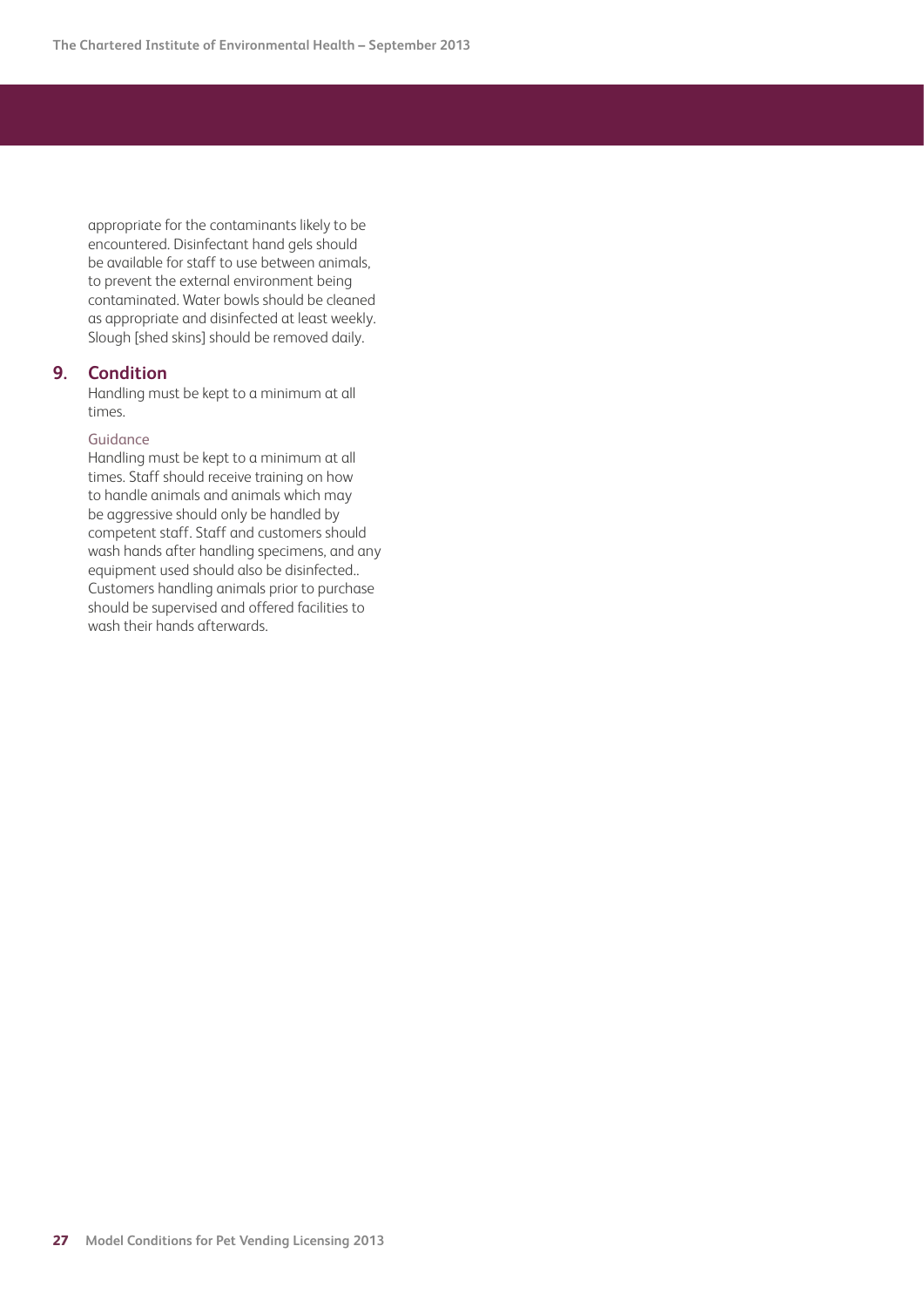## <span id="page-27-0"></span>**Schedule I – Fish**

## **1. Condition**

 Water quality is a key determinant of fish welfare. To assess it, levels of ammonia and nitrite must be checked first. Only if such measurements exceed the recommended standards below, or there is an unexplained problem, is there any need to proceed further. Minimum water standards must be:

#### **Cold Water Species**

| Free Ammonia               | $max 0.02$ mg/l   |
|----------------------------|-------------------|
| <b>Nitrite</b>             | $max 0.2$ mg/l    |
| Dissolved Oxygen min 6mg/l |                   |
| Nitrate                    | max 50mg/l above  |
|                            | ambient tap water |

#### **Tropical Freshwater Species**

| Free Ammonia               | $max 0.02$ mg/l   |
|----------------------------|-------------------|
| <b>Nitrite</b>             | $max 0.2$ mg/l    |
| Dissolved Oxygen min 6mg/l |                   |
| Nitrate                    | max 50mg/l above  |
|                            | ambient tap water |

#### **Tropical Marine Species**

| Free Ammonia                  | max 0.01 mg/l    |
|-------------------------------|------------------|
| <b>Nitrite</b>                | $max 0.125$ mg/l |
| Nitrate                       | max 100mg/l      |
| рH                            | min 8.1          |
| Dissolved Oxygen min 4.0 mg/l |                  |

#### Guidance

 It is virtually impossible to determine the quantity of aquatic organisms to be kept in a system purely on a weight or number of aquatic organisms per unit, volume, or water surface area. The variation in holding system used, the quality of husbandry and the types of aquatic organisms stocked vary so greatly that it would render any such system too complicated to be practical or too simple to be useful. The maintenance of water quality standards can be used to determine working stocking densities. The water quality standards should not be met at the expense of a correct feeding regime. Exceptions to these standards might occur e.g. when aquatic organisms are diseased, after transport or other stress. However in these cases appropriate remedial actions e.g. treatment,

acclimatisation or isolation should be undertaken. Sea water holds less oxygen than fresh water. The recommended level is 5.5 mg/l so extra care is needed to ensure that levels do not routinely fall below this.

## **2. Condition**

 Water quality must be checked regularly and records kept of all tests. Centralised systems must be tested weekly. 10% of individually filtered tanks or vat must be tested weekly On aquaria or vats in which visual inspection indicates unusual behaviour or deaths, water quality inspections should be undertaken.

#### Guidance

 One test is representative of all the water in the system of centralised systems. Standalone systems must each be tested. Poor water quality is often the underlying cause of problems presenting as disease or mortalities.

## **3. Condition**

 Holding systems must be cleaned and checked regularly.

#### Guidance

 Aquaria must be checked daily and cleaned as often as is necessary to maintain good hygiene standards, consistent with the rate of stock turnover and consequent stocking densities.

## **4. Condition**

 No aquatic organisms should be exposed to excessive light or heat, or lack of adequate warmth.

#### Guidance

 No fish or other aquatic organism should be subject to rapid fluctuation in light (lights should be on dimmers if automated), temperature and chemical composition of their water, other than for the controlled treatment of disease or as part of a controlled breeding programme. There are in excess of 4000 fish species in trade and thus the acceptable conditions may vary substantially and often counter intuitively. In case of doubt expert advice should always be sought.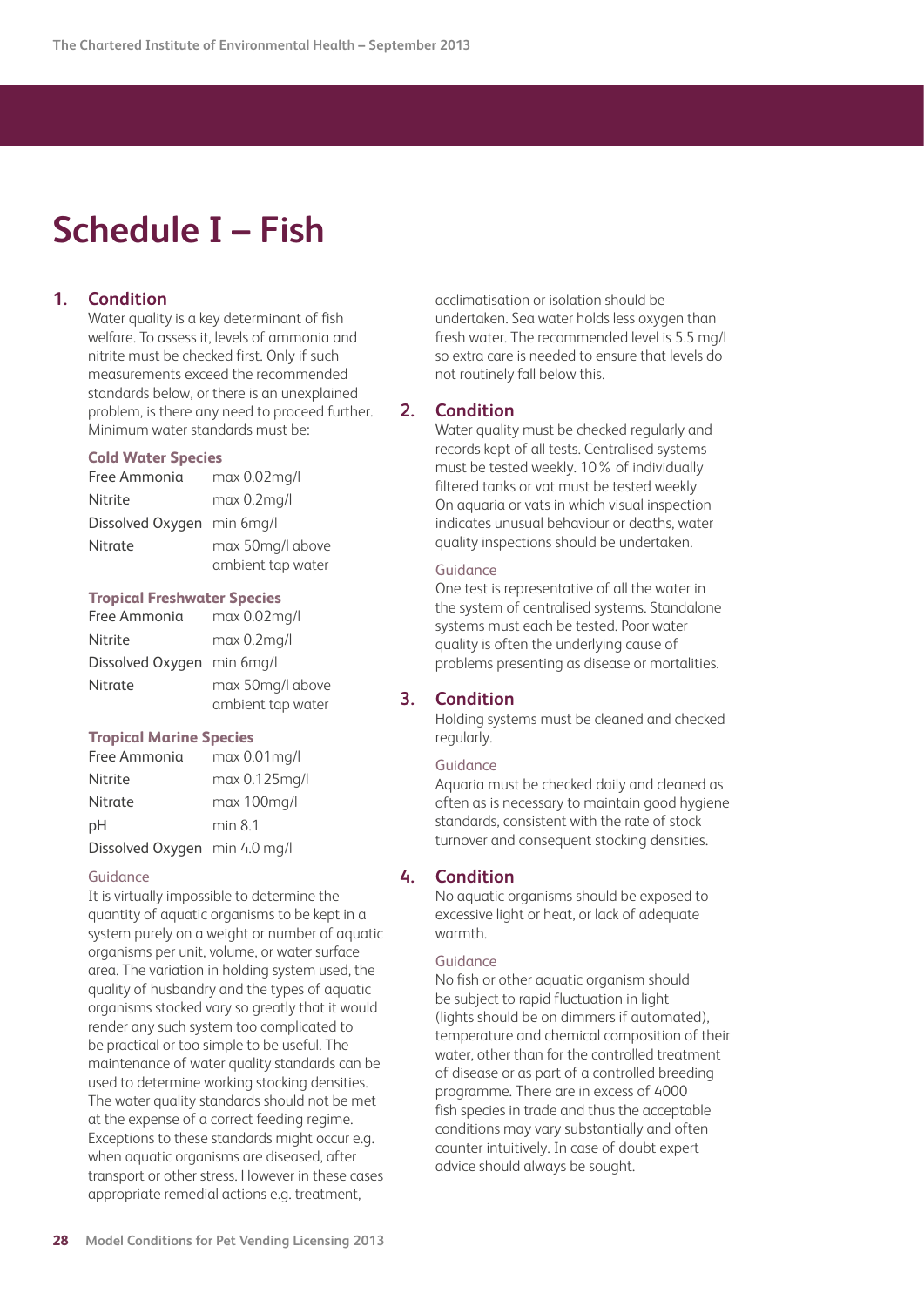## <span id="page-28-0"></span>**Information**

## **Register of Wild Animals and Endangered Species**

Some species are listed on the Annexes of EU Wildlife Trade Regulations which implement CITES [Convention on International Trade in Endangered Species]. Species listed on Annex A of EU Wildlife Trade Regulations [Council Regulation (EC) No. 338/97] must have a valid Article 10 Certificate and may require microchipping or closed ring. Species listed on Annex B do not require Certificates but the vendor should be able to provide proof the animal was acquired legally.

Further information is available from Animal Health, Wildlife Licensing and Registration Service: 1-15 Temple Quay House, 2 The Square, Bristol, BS1 6EB

Wild-caught specimens listed on Annex IV of the EU Habitats Directive [Council Directive 92/43 EEC] collected within the EU require the appropriate Certification. Captive-bred specimens are exempted from such requirements.

## **Breeding and Sale of Dogs Act**

Puppies/dogs should be identifiable whilst at the shop. Under this legislation, the record should show:

- The identification of the animal
- The date of birth, breed, sex and any distinguishing features
- • Details of any veterinary care provided while under care of the shop In addition, it is also good practice to record:
	- Details of any feedback provided to the breeder on health issues such as disease or inherited defects
	- Details of any health screening tests performed on the parents

Microchip is the preferred method of identification.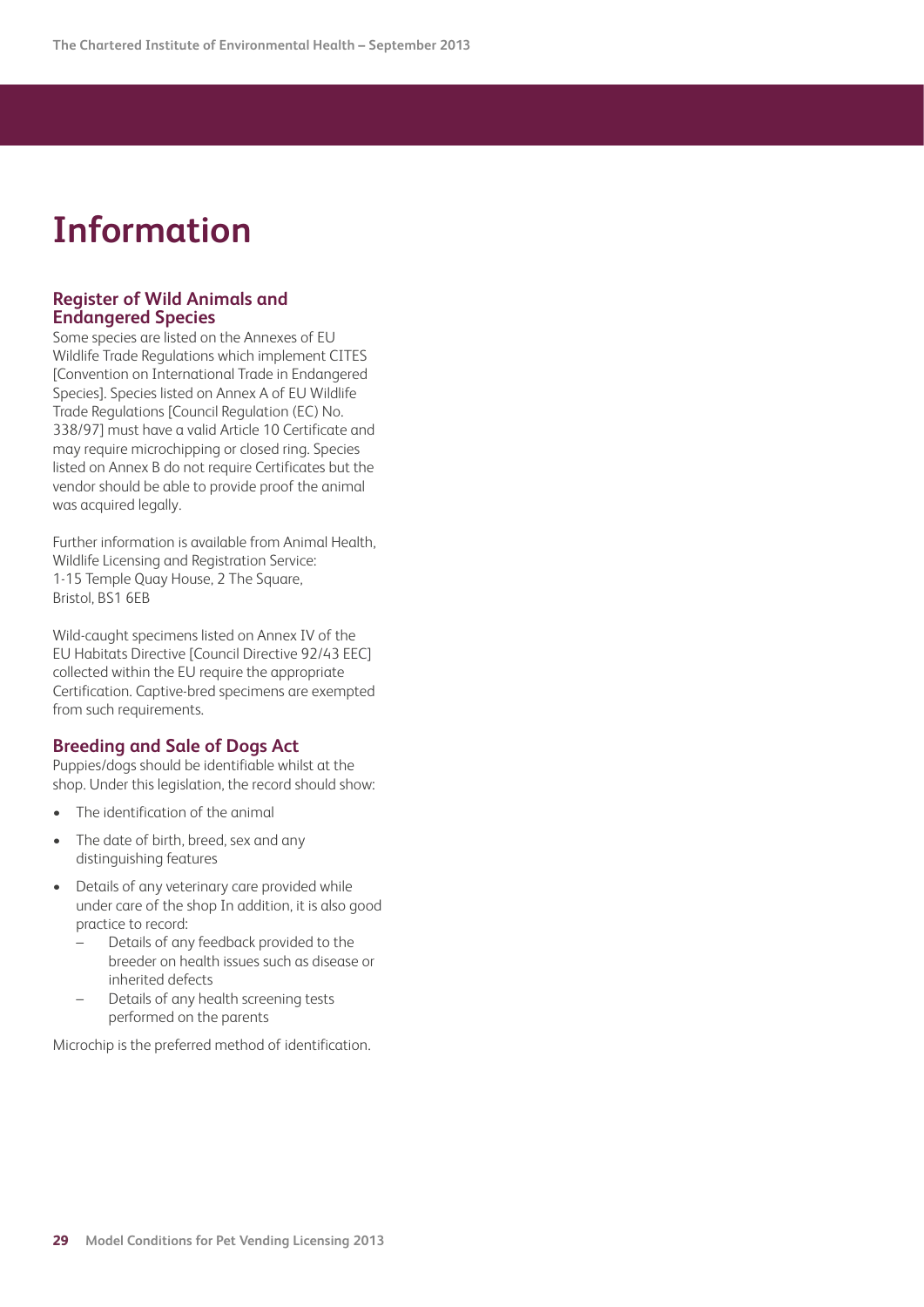## <span id="page-29-0"></span>**Useful Contacts**

### **All pet shop licences are issued by your local authority who should be your first point of contact**

## **General**

**British Veterinary Zoological Society** Email: secretary@bvzs.org

### **Chartered Institute of Environmental Health**

Chadwick Court, 15 Hatfields, London SE1 8DJ Telephone: 020 7928 6006 www.cieh.org

#### **Department for Environment, Food and Rural Affairs**

Animal Welfare Unit, Nobel House, 17 Smith Square London SW1P 3JR Telephone: 08459 33 55 77 Email: helpline@defra.gsi.gov.uk https://www.gov.uk/government/topics/wildlife-andanimal-welfare

## **Local Government Association,**

c/o LGconnect, Local Government Group, Local Government House, Smith Square, London SW1P 3HZ Telephone: 020 7664 3000 Email: info@local.gov.uk www.lga.gov.uk

## **Veterinary Contacts**

## **British Small Animal Veterinary Association**

Woodrow House, 1 Telford Way, Waterwells Business Park, Quedgeley, Gloucester GL2 2AB Telephone: 01452 726700 www.bsava.com

#### **British Veterinary Association**

7 Mansfield Street, London W1G 9NQ Telephone: 020 7636 6541 Email: bvahq@bva.co.uk www.bva.co.uk

## **Royal College of Veterinary Surgeons**

Belgravia House, 62-64 Horseferry Road, London SW1P 2AF www.rcvs.org.uk

## **All Species**

**The Blue Cross** Shilton Road, Burford, Oxon OX18 4PF Tel: 01993 822651 Email: info@bluecross.org.uk www.bluecross.org.uk

#### **Pet Industry Federation**

Bedford Business Centre, 170 Mile Road, Bedford MK42 9TW Telephone: 01234 273 933 www.petcare.org.uk

#### **People's Dispensary for Sick Animals (PDSA)**

Head Office, Whitechapel Way, Priorslee, Telford, Shropshire TF2 9PQ Telephone: 01952 290999 www.pdsa.org.uk

#### **Royal Society for the Prevention of Cruelty to Animals**

RSPCA Enquiries Service, Wilberforce Way, Southwater, Horsham, West Sussex RH13 9RS Telephone: 0300 1234 555 www.rspca.org.uk

#### **Wood Green Animal Shelters**

Kings Bush Farm, London Road, Godmanchester, Cambs PE29 2NH Telephone: 0844 248 8181 Email: info@woodgreen.org.uk www.woodgreen.org.uk

## **Cats**

#### **International Cat Care**

Taeselbury, High Street, Tisbury, Wiltshire SP3 6LD Telephone: 01747 871872 Email: info@icatcare.org. www.icatcare.org

#### **Governing Council of the Cat Fancy**

5 King's Castle Business Park, The Drove, Bridgwater, Somerset TA6 4AG Telephone: 01278 427575 Email: info@gccfcats.org www.gccfcats.org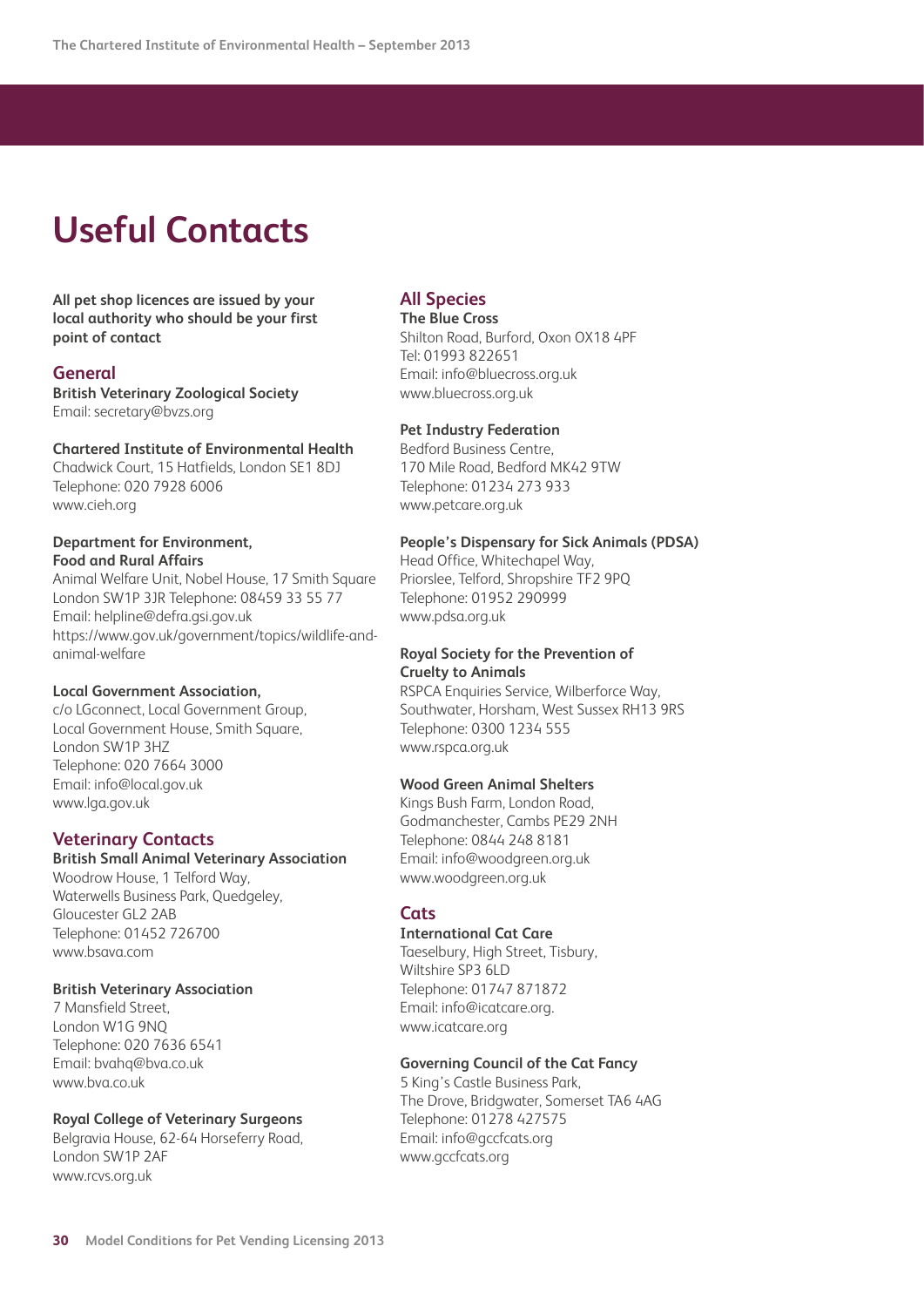#### **Dogs Dogs Trust**

17 Wakley Street, London EC1V 7RQ Telephone: 0207 833 7685 Email: info@dogstrust.org.uk www.dogstrust.org.uk

## **The Kennel Club**

1-5 Clarges Street, Piccadilly, London W1J 8AB Telephone: 08444 633 980 Email: info@thekennelclub.org.uk www.thekennelclub.org.uk

## **Fish**

## **Ornamental Aquatic Trade Association**

1st Floor Office Suite, Wessex House, 40 Station Road, Westbury, Wiltshire BA13 3JN Tel: 01373 301353 www.ornamentalfish.org

## **Permanent identification databases**

**Microchipping Advisory Group**  [www.bsava.com/Advice/MicrochipAdvice/](http://www.bsava.com/Advice/MicrochipAdvice/tabid/154/Default.aspx) tabid/154/Default.aspx

## **National Dog Tattoo Register**

Telephone: 01255 552455 www.dog-register.co.uk

## **Animalcare**

Telephone: 01904 487 687 Email: office@animalcare.co.uk www.animalcare.co.uk

## **AVID Plc**

PO Box 190, Lewes, East Sussex BN7 9GD Telephone: 0800 652 7 977 Email: pettrac@avidplc.com www.avidplc.com

#### **Petlog**

The Kennel Club, 4A Alton House, Gatehouse Way, Aylesbury, Bucks HP19 8XU Telephone: 0844 463 3999 Email: petlogadmin@thekennelclub.org.uk www.petlog.org.uk

## **Pet Protect**

Furness House, 53 Brighton Road, Redhill, Surrey RH1 6RD Telephone: 0800 587 0660 www.petprotect.co.uk

## **Rabbits and small mammals,**

**British Rabbit Council** Purefoy House, 7 Kirkgate, Newark, Notts NG24 1AD Telephone: 01636 676042 www.thebrc.org

### **Rabbit Welfare Association and Fund**

PO Box 603, Horsham, West Sussex RH13 5WL Telephone: 0844 324 6090 Email: hq@rabbitwelfare.co.uk www.rabbitwelfare.co.uk

## **Reptiles**

**REPTA (Reptile & Exotic Pet Trade Association)** Telephone: 02380 440999 Email: info@repta.org www.repta.org

## **Qualifications and Training**

Contact your trade association, local technical or agricultural college for information on current training and qualifications

## **Animal Medicines Training Regulatory Authority**

Unit 1c, Woolpit Business Park, Windmill Avenue, Woolpit, Bury St. Edmunds IP30 9UP Telephone: 01359 245801 Email: info@amtra.org.uk www.amtra.org.uk

## **City & Guilds**

1 Giltspur Street, London EC1A 9DD Telehone: 0844 543 0000 www.cityandguilds.com

## **LANTRA**

Lantra House, Stoneleigh Park, Coventry, Warwickshire CV8 2LG Telephone: 0845 707 8007 Email: connect@lantra.co.uk www.lantra.co.uk